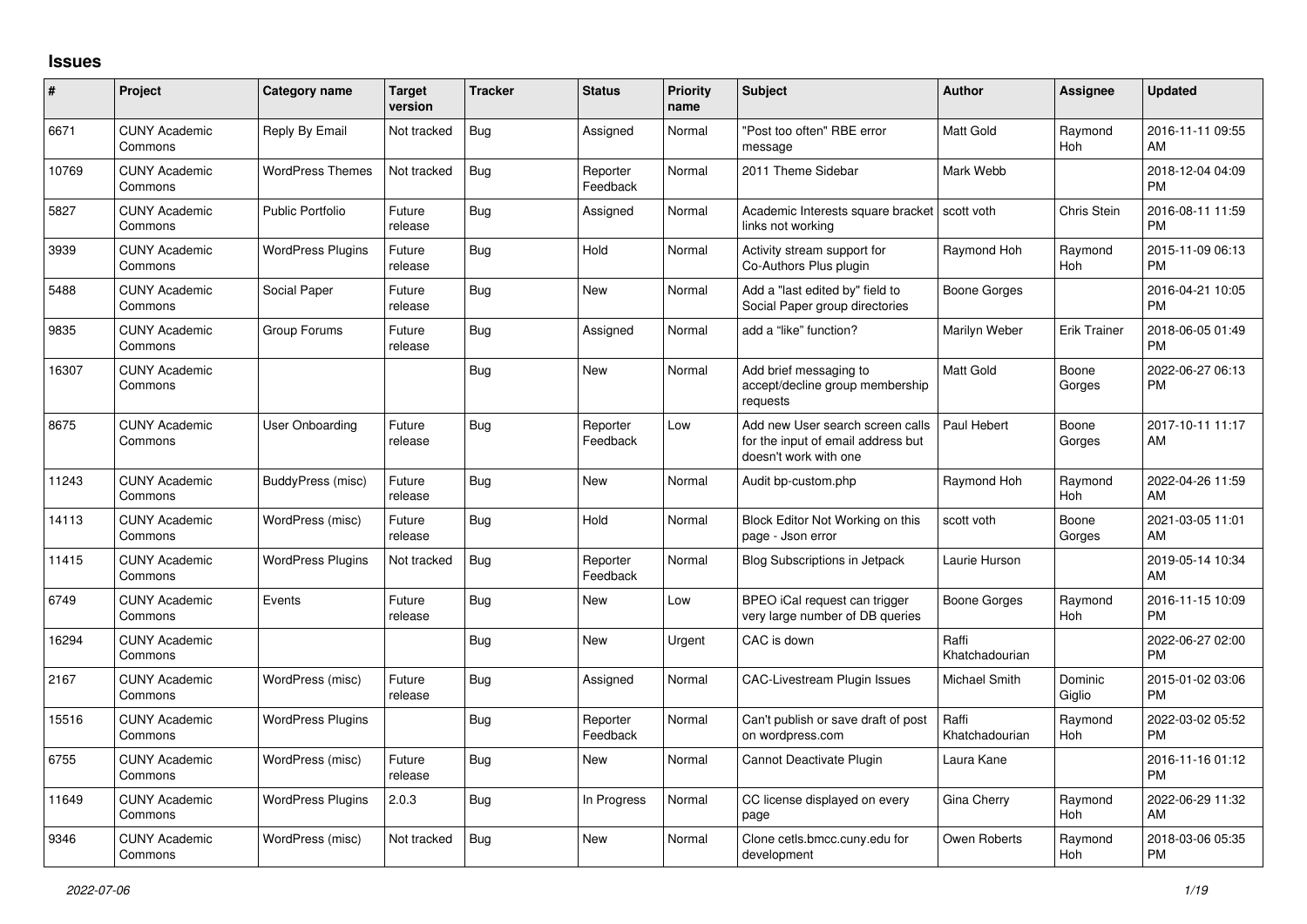| #     | <b>Project</b>                  | <b>Category name</b>     | <b>Target</b><br>version | <b>Tracker</b> | <b>Status</b>        | <b>Priority</b><br>name | <b>Subject</b>                                                               | <b>Author</b>           | Assignee        | <b>Updated</b>                |
|-------|---------------------------------|--------------------------|--------------------------|----------------|----------------------|-------------------------|------------------------------------------------------------------------------|-------------------------|-----------------|-------------------------------|
| 13331 | <b>CUNY Academic</b><br>Commons | Site cloning             | Future<br>release        | Bug            | <b>New</b>           | Normal                  | Combine Site Template and Clone<br>operations                                | <b>Boone Gorges</b>     | Jeremy Felt     | 2021-11-19 12:39<br><b>PM</b> |
| 12573 | <b>CUNY Academic</b><br>Commons | <b>WordPress Plugins</b> | Future<br>release        | Bug            | New                  | Normal                  | <b>CommentPress Core Issues</b>                                              | scott voth              |                 | 2020-03-24 04:32<br><b>PM</b> |
| 14936 | <b>CUNY Academic</b><br>Commons |                          |                          | Bug            | <b>New</b>           | Normal                  | Commons websites blocked by<br>SPS campus network                            | Laurie Hurson           |                 | 2021-11-03 03:57<br><b>PM</b> |
| 13949 | <b>CUNY Academic</b><br>Commons |                          | Not tracked              | <b>Bug</b>     | <b>New</b>           | Normal                  | Continued debugging of runaway<br>MySQL connections                          | <b>Matt Gold</b>        | Boone<br>Gorges | 2021-09-14 10:42<br><b>AM</b> |
| 8440  | <b>CUNY Academic</b><br>Commons | Onboarding               | Not tracked              | Bug            | New                  | Normal                  | Create Test Email Accounts for<br><b>Onboarding Project</b>                  | Stephen Real            | Stephen Real    | 2017-08-01 09:49<br><b>PM</b> |
| 13328 | <b>CUNY Academic</b><br>Commons | Group Forums             | Not tracked              | <b>Bug</b>     | Reporter<br>Feedback | Normal                  | cross-posting in two related<br>groups                                       | Marilyn Weber           | Raymond<br>Hoh  | 2020-09-15 10:39<br><b>PM</b> |
| 13430 | <b>CUNY Academic</b><br>Commons | Reply By Email           | Not tracked              | <b>Bug</b>     | <b>New</b>           | Normal                  | Delay in RBE                                                                 | Luke Waltzer            | Raymond<br>Hoh  | 2020-10-13 11:16<br>AM        |
| 5691  | <b>CUNY Academic</b><br>Commons | Blogs (BuddyPress)       | Future<br>release        | Bug            | Assigned             | High                    | Differing numbers on Sites display                                           | <b>Matt Gold</b>        | Raymond<br>Hoh  | 2016-06-13 01:37<br><b>PM</b> |
| 14940 | <b>CUNY Academic</b><br>Commons |                          |                          | <b>Bug</b>     | <b>New</b>           | Normal                  | Discrepancy between Commons<br>profile "sites" and actual # of sites         | Laurie Hurson           |                 | 2021-11-08 11:09<br>AM        |
| 7928  | <b>CUNY Academic</b><br>Commons | Group Forums             | Not tracked              | Bug            | New                  | Normal                  | Duplicate Forum post                                                         | Luke Waltzer            | Raymond<br>Hoh  | 2017-04-11 09:27<br><b>PM</b> |
| 12198 | <b>CUNY Academic</b><br>Commons |                          | Not tracked              | Bug            | Reporter<br>Feedback | Normal                  | Duplicate listing in My Sites                                                | Tom Harbison            |                 | 2019-12-09 05:50<br><b>PM</b> |
| 14987 | <b>CUNY Academic</b><br>Commons | <b>WordPress Plugins</b> | Future<br>release        | <b>Bug</b>     | <b>New</b>           | Normal                  | Elementor update causes<br>database freeze-up                                | Boone Gorges            | Boone<br>Gorges | 2021-11-29 12:02<br><b>PM</b> |
| 9289  | <b>CUNY Academic</b><br>Commons | <b>WordPress Plugins</b> | Future<br>release        | Bug            | Reporter<br>Feedback | Normal                  | Email Users Plugin                                                           | Laurie Hurson           | Boone<br>Gorges | 2018-10-24 12:34<br><b>PM</b> |
| 4438  | <b>CUNY Academic</b><br>Commons | Events                   | Future<br>release        | Bug            | Assigned             | Normal                  | Events Calendar - Export<br><b>Recurring Events</b>                          | scott voth              | Daniel Jones    | 2016-05-23 04:25<br><b>PM</b> |
| 11120 | <b>CUNY Academic</b><br>Commons | <b>WordPress Plugins</b> | Not tracked              | Bug            | Reporter<br>Feedback | Normal                  | Events Manager Events Not<br>Showing Up                                      | Mark Webb               |                 | 2019-02-27 04:10<br><b>PM</b> |
| 13457 | <b>CUNY Academic</b><br>Commons | Group Forums             | 2.0.3                    | Bug            | <b>New</b>           | High                    | Forum post not sending<br>notifications                                      | Filipa Calado           | Raymond<br>Hoh  | 2022-06-29 11:32<br><b>AM</b> |
| 11879 | <b>CUNY Academic</b><br>Commons |                          | Not tracked              | Bug            | New                  | Normal                  | Hypothesis comments appearing<br>on multiple, different pdfs across<br>blogs | Laurie Hurson           | Laurie Hurson   | 2019-09-19 02:39<br><b>PM</b> |
| 14792 | <b>CUNY Academic</b><br>Commons |                          |                          | Bug            | <b>New</b>           | Normal                  | Inconsistent email notifications<br>from gravity forms                       | Raffi<br>Khatchadourian |                 | 2021-10-04 01:50<br><b>PM</b> |
| 11556 | <b>CUNY Academic</b><br>Commons | Courses                  | Not tracked              | Bug            | Reporter<br>Feedback | Normal                  | Instructor name given in course<br>listing                                   | Tom Harbison            |                 | 2019-06-25 04:12<br><b>PM</b> |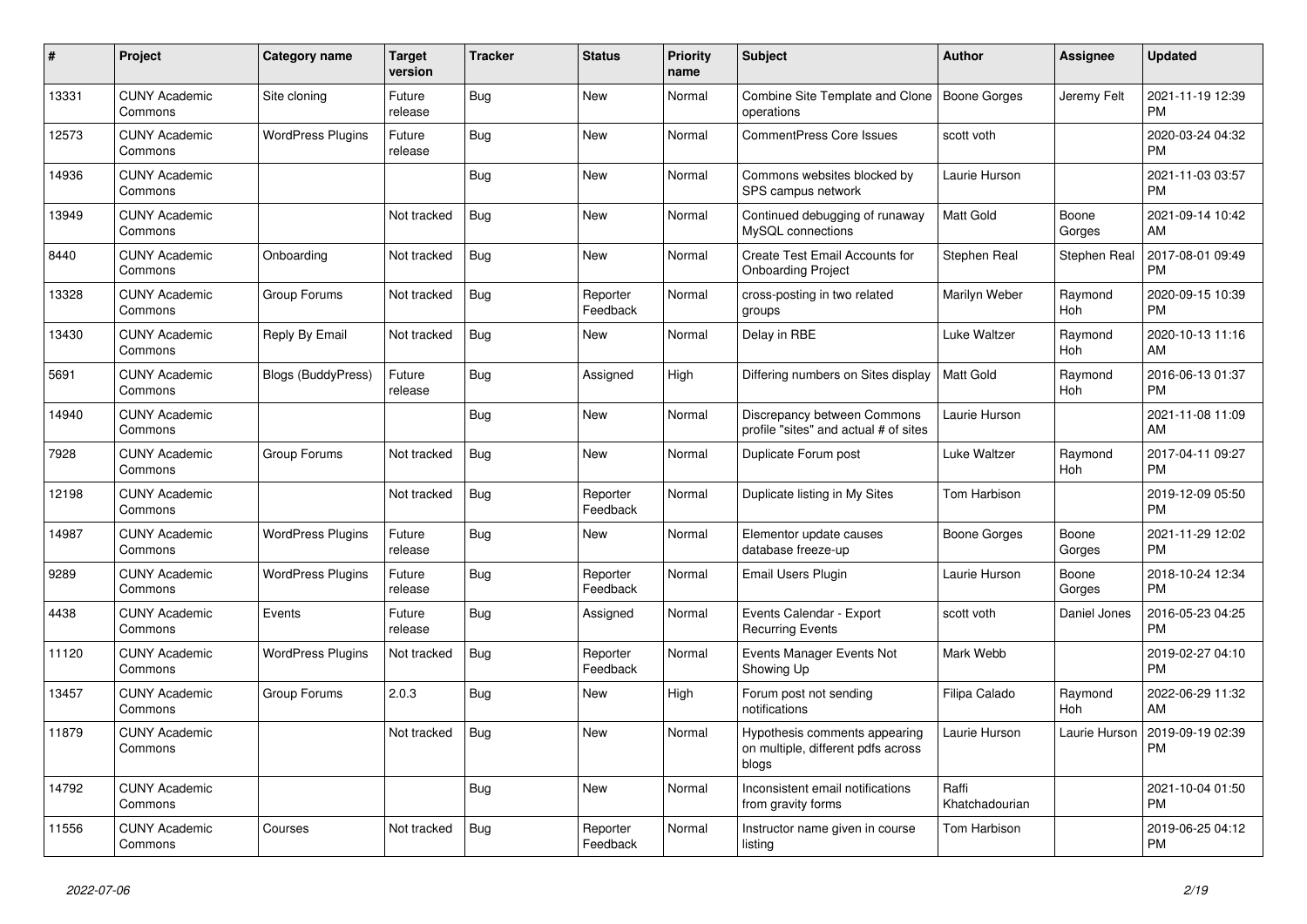| #     | Project                               | Category name              | <b>Target</b><br>version | <b>Tracker</b> | <b>Status</b>        | Priority<br>name | <b>Subject</b>                                                  | <b>Author</b>        | <b>Assignee</b>     | <b>Updated</b>                |
|-------|---------------------------------------|----------------------------|--------------------------|----------------|----------------------|------------------|-----------------------------------------------------------------|----------------------|---------------------|-------------------------------|
| 5268  | <b>CUNY Academic</b><br>Commons       | Group Forums               | Future<br>release        | <b>Bug</b>     | Assigned             | Normal           | Long-time to post to multiple<br>groups                         | Luke Waltzer         | Daniel Jones        | 2016-09-07 06:31<br><b>PM</b> |
| 14496 | <b>CUNY Academic</b><br>Commons       | Domain Mapping             | Future<br>release        | Bug            | <b>New</b>           | Normal           | Mapped domain SSO uses<br>third-party cookies                   | Raymond Hoh          | Raymond<br>Hoh      | 2021-05-24 04:03<br><b>PM</b> |
| 2618  | NYCDH Community<br><b>Site</b>        |                            |                          | <b>Bug</b>     | Assigned             | Low              | Mark blogs as spam when created<br>by users marked as spam      | l Matt Gold          | Boone<br>Gorges     | 2013-06-09 11:38<br><b>PM</b> |
| 6995  | <b>CUNY Academic</b><br>Commons       | Home Page                  | Not tracked              | Bug            | Assigned             | Normal           | member filter on homepage not<br>working                        | <b>Matt Gold</b>     | Raymond<br>Hoh      | 2016-12-11 09:46<br><b>PM</b> |
| 15757 | <b>CUNY Academic</b><br>Commons       |                            |                          | <b>Bug</b>     | <b>New</b>           | Normal           | Members # do not match                                          | Laurie Hurson        |                     | 2022-03-30 04:52<br><b>PM</b> |
| 10794 | <b>CUNY Academic</b><br>Commons       | Performance                | Not tracked              | Bug            | <b>New</b>           | Normal           | Memcached connection<br>occasionally breaks                     | Boone Gorges         | Boone<br>Gorges     | 2018-12-06 03:30<br><b>PM</b> |
| 11392 | <b>CUNY Academic</b><br>Commons       |                            | Future<br>release        | <b>Bug</b>     | <b>New</b>           | Normal           | Migrate users away from<br><b>StatPress</b>                     | Boone Gorges         |                     | 2019-04-23 03:53<br><b>PM</b> |
| 8992  | <b>NYCDH Community</b><br><b>Site</b> |                            |                          | Bug            | Assigned             | Normal           | Multiple RBE error reports                                      | <b>Matt Gold</b>     | Raymond<br>Hoh      | 2017-12-11 05:43<br><b>PM</b> |
| 4535  | <b>CUNY Academic</b><br>Commons       | My Commons                 | Future<br>release        | Bug            | <b>New</b>           | Low              | My Commons filter issue                                         | scott voth           | Raymond<br>Hoh      | 2015-09-01 11:17<br>AM        |
| 3419  | <b>CUNY Academic</b><br>Commons       | Group Invitations          | 1.6.14                   | <b>Bug</b>     | Testing<br>Required  | Normal           | Neatening the display of<br>messages on group requests          | <b>Matt Gold</b>     | Boone<br>Gorges     | 2014-09-01 09:29<br><b>PM</b> |
| 16255 | <b>CUNY Academic</b><br>Commons       | WordPress (misc)           |                          | Bug            | New                  | Normal           | Need to define 'MULTISITE'<br>constant in wp-config.php         | Raymond Hoh          |                     | 2022-06-19 09:31<br>AM        |
| 4972  | <b>CUNY Academic</b><br>Commons       | Analytics                  | Not tracked              | <b>Bug</b>     | <b>New</b>           | Normal           | Newsletter Analytics                                            | Stephen Real         | Matt Gold           | 2015-12-09 12:54<br><b>PM</b> |
| 10678 | <b>CUNY Academic</b><br>Commons       |                            | Not tracked              | Bug            | Reporter<br>Feedback | High             | Newsletter Plugin Not Sending<br><b>Out Newsletters</b>         | Mark Webb            | Boone<br>Gorges     | 2019-09-16 09:38<br><b>PM</b> |
| 10262 | <b>CUNY Academic</b><br>Commons       |                            | Not tracked              | Bug            | Reporter<br>Feedback | Normal           | Newsletter Plugin: Broken Image<br>at Bottom of All Newsletters | Mark Webb            | Raymond<br>Hoh      | 2018-08-30 05:17<br><b>PM</b> |
| 12436 | <b>CUNY Academic</b><br>Commons       |                            | Not tracked              | <b>Bug</b>     | Assigned             | Normal           | Nightly system downtime                                         | Boone Gorges         |                     | 2020-08-01 09:30<br>AM        |
| 5317  | <b>CUNY Academic</b><br>Commons       | Group Blogs                | Not tracked              | Bug            | Reporter<br>Feedback | Normal           | Notifications of New Post Didn't<br>Come                        | Luke Waltzer         | Samantha<br>Raddatz | 2016-03-21 10:41<br><b>PM</b> |
| 11971 | <b>CUNY Academic</b><br>Commons       | <b>Email Notifications</b> | Future<br>release        | <b>Bug</b>     | Reporter<br>Feedback | Low              | Pictures obscured in emailed post<br>notifications              | Marilyn Weber        | Raymond<br>Hoh      | 2019-11-21 01:14<br><b>PM</b> |
| 14629 | <b>CUNY Academic</b><br>Commons       |                            | Not tracked              | Bug            | Reporter<br>Feedback | Normal           | Possible Post Order Bug?                                        | <b>Syelle Graves</b> |                     | 2021-09-14 10:47<br>AM        |
| 9060  | <b>CUNY Academic</b><br>Commons       | Commons In A Box           | Not tracked              | <b>Bug</b>     | Hold                 | Normal           | Problems with CBox image library<br>/ upload                    | Lisa Rhody           | Raymond<br>Hoh      | 2018-01-10 03:26<br><b>PM</b> |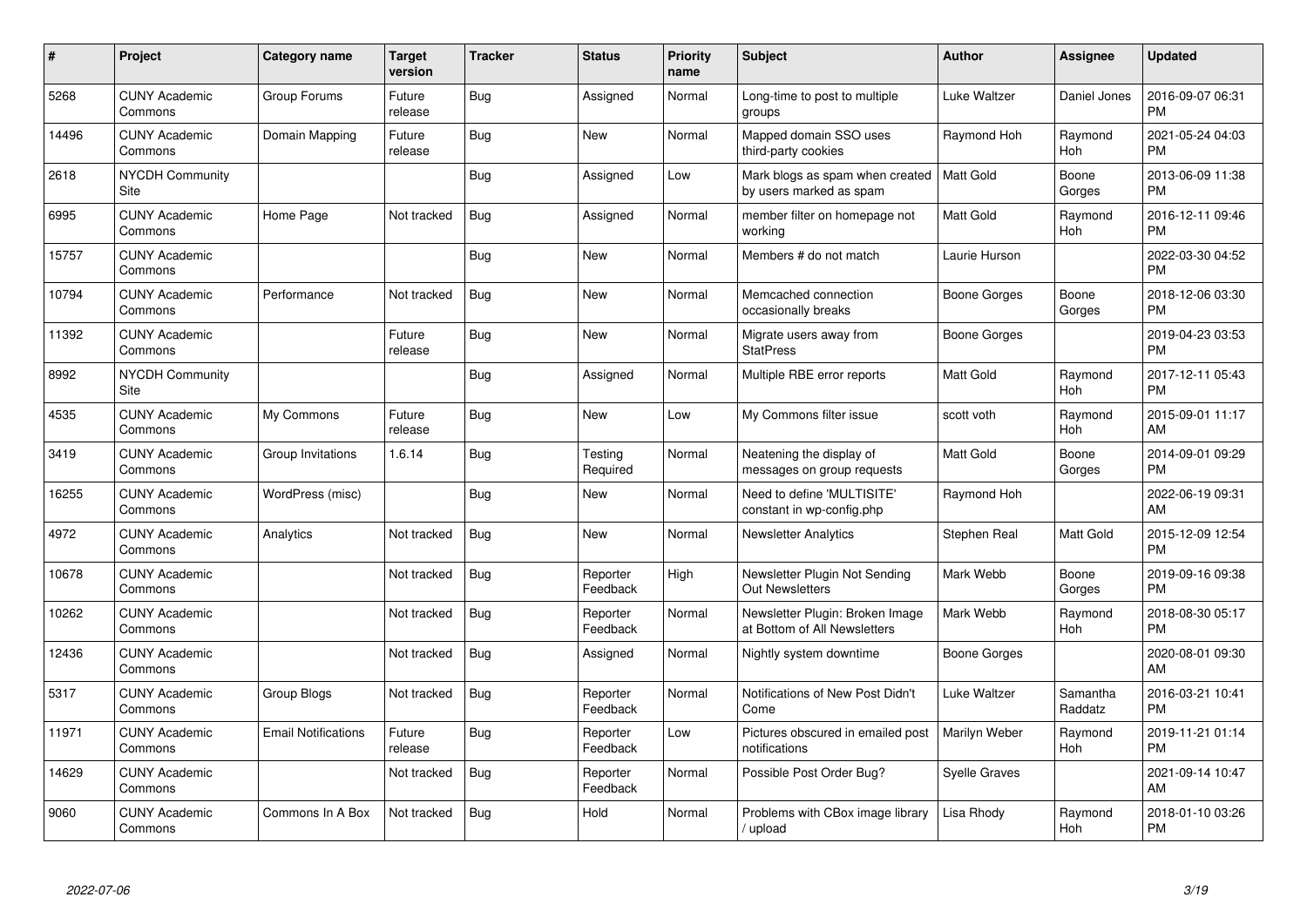| #     | Project                         | <b>Category name</b>       | <b>Target</b><br>version | <b>Tracker</b> | <b>Status</b>        | <b>Priority</b><br>name | <b>Subject</b>                                                                                               | Author                  | <b>Assignee</b>     | <b>Updated</b>                |
|-------|---------------------------------|----------------------------|--------------------------|----------------|----------------------|-------------------------|--------------------------------------------------------------------------------------------------------------|-------------------------|---------------------|-------------------------------|
| 8991  | <b>CUNY Academic</b><br>Commons | Reply By Email             | Not tracked              | Bug            | Hold                 | Normal                  | RBE duplicate email message<br>issue                                                                         | <b>Matt Gold</b>        | Raymond<br>Hoh      | 2018-02-18 08:53<br><b>PM</b> |
| 16199 | <b>CUNY Academic</b><br>Commons | <b>Directories</b>         | 2.0.3                    | <b>Bug</b>     | New                  | Normal                  | Removed "Semester" Filter from<br><b>Courses Directory</b>                                                   | Laurie Hurson           | Boone<br>Gorges     | 2022-06-29 11:32<br>AM        |
| 4388  | <b>CUNY Academic</b><br>Commons | WordPress (misc)           | Future<br>release        | Bug            | Assigned             | Normal                  | Repeated request for<br>authentication.                                                                      | Alice.Lynn<br>McMichael | Raymond<br>Hoh      | 2015-08-11 07:35<br><b>PM</b> |
| 5282  | <b>CUNY Academic</b><br>Commons | Social Paper               | Future<br>release        | Bug            | New                  | Normal                  | Replying via email directs to paper<br>but not individual comment.                                           | <b>Marilyn Weber</b>    | Raymond<br>Hoh      | 2016-03-02 01:48<br><b>PM</b> |
| 9979  | <b>CUNY Academic</b><br>Commons | <b>Email Notifications</b> | Not tracked              | Bug            | Reporter<br>Feedback | Normal                  | Reports of slow email activation<br>emails                                                                   | <b>Matt Gold</b>        | Boone<br>Gorges     | 2018-08-29 09:40<br><b>PM</b> |
| 16319 | <b>CUNY Academic</b><br>Commons | <b>WordPress Plugins</b>   | 2.0.3                    | Bug            | New                  | Normal                  | Request for Events Calendar Pro<br>5.14.2 update                                                             | Raymond Hoh             | Raymond<br>Hoh      | 2022-07-01 04:16<br><b>PM</b> |
| 16245 | <b>CUNY Academic</b><br>Commons | WordPress (misc)           |                          | <b>Bug</b>     | Reporter<br>Feedback | Normal                  | Save Button missing on<br>WordPress Profile page                                                             | scott voth              | Raymond<br>Hoh      | 2022-06-16 03:09<br><b>PM</b> |
| 6356  | <b>CUNY Academic</b><br>Commons | <b>WordPress Plugins</b>   | Future<br>release        | Bug            | Reporter<br>Feedback | Low                     | Should Subscribe2 be<br>deprecated?                                                                          | Luke Waltzer            |                     | 2017-03-20 12:20<br><b>PM</b> |
| 4661  | <b>CUNY Academic</b><br>Commons | User Experience            | Future<br>release        | Bug            | Assigned             | Normal                  | <b>Simplify Events text</b>                                                                                  | <b>Matt Gold</b>        | Samantha<br>Raddatz | 2015-10-02 09:06<br><b>PM</b> |
| 12438 | <b>CUNY Academic</b><br>Commons | Courses                    | Not tracked              | Bug            | New                  | Normal                  | Site appearing twice                                                                                         | Laurie Hurson           | Boone<br>Gorges     | 2020-02-18 01:34<br><b>PM</b> |
| 12360 | <b>CUNY Academic</b><br>Commons | <b>WordPress Themes</b>    | Not tracked              | Bug            | Reporter<br>Feedback | Normal                  | site just says "DANTE We are<br>currently in maintenance mode,<br>please check back shortly."                | Marilyn Weber           |                     | 2020-02-04 12:13<br><b>PM</b> |
| 7022  | <b>CUNY Academic</b><br>Commons | Announcements              | Future<br>release        | Bug            | New                  | Normal                  | Sitewide announcements should<br>be displayed on, and dismissable<br>from, mapped domains                    | <b>Boone Gorges</b>     | Boone<br>Gorges     | 2018-03-22 10:18<br>AM        |
| 15242 | <b>CUNY Academic</b><br>Commons | Performance                | Not tracked              | Bug            | Reporter<br>Feedback | Normal                  | Slugist site                                                                                                 | Raffi<br>Khatchadourian | Boone<br>Gorges     | 2022-02-07 11:14<br>AM        |
| 7981  | <b>CUNY Academic</b><br>Commons | Social Paper               | Future<br>release        | Bug            | New                  | Normal                  | Social Paper comments should<br>not go to spam                                                               | Luke Waltzer            | Boone<br>Gorges     | 2018-04-16 03:52<br><b>PM</b> |
| 7663  | <b>CUNY Academic</b><br>Commons | Social Paper               | Future<br>release        | Bug            | New                  | Normal                  | Social Paper notifications not<br>formatted correctly on secondary<br>sites                                  | <b>Boone Gorges</b>     | Boone<br>Gorges     | 2018-04-16 03:52<br><b>PM</b> |
| 14908 | <b>CUNY Academic</b><br>Commons | Performance                |                          | <b>Bug</b>     | New                  | Normal                  | Stale object cache on cdev                                                                                   | Raymond Hoh             | Boone<br>Gorges     | 2021-12-07 09:45<br>AM        |
| 11024 | <b>CUNY Academic</b><br>Commons | WordPress (misc)           | Future<br>release        | Bug            | New                  | Normal                  | Subsites should not show "you<br>should update your .htaccess<br>now" notice after permalink setting<br>save | <b>Boone Gorges</b>     |                     | 2019-01-28 01:35<br><b>PM</b> |
| 16177 | <b>CUNY Academic</b><br>Commons | Reply By Email             |                          | Bug            | New                  | Normal                  | Switch to Inbound mode for RBE                                                                               | Raymond Hoh             | Raymond<br>Hoh      | 2022-05-30 04:32<br><b>PM</b> |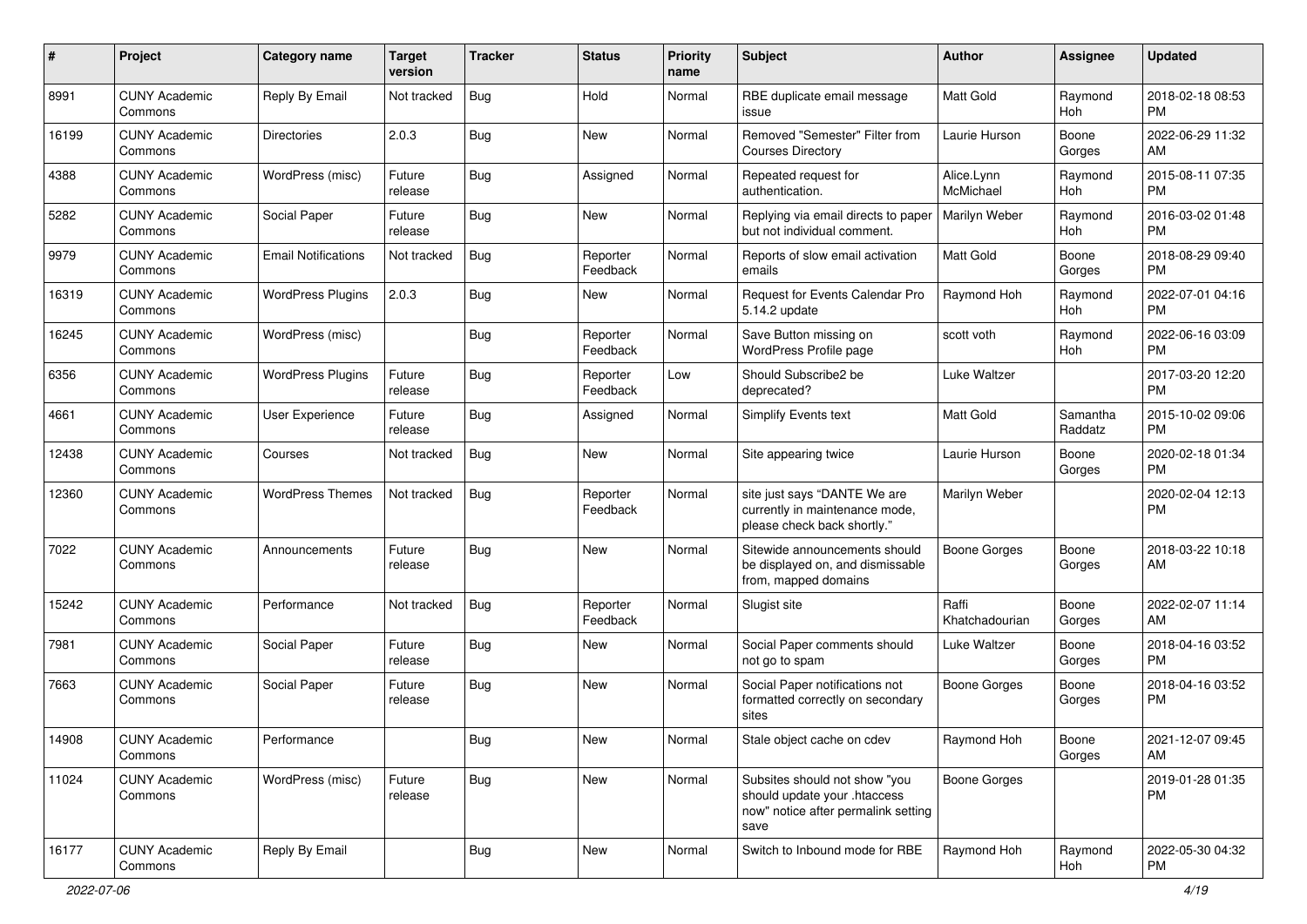| #     | Project                               | <b>Category name</b>     | <b>Target</b><br>version | <b>Tracker</b> | <b>Status</b>        | <b>Priority</b><br>name | <b>Subject</b>                                                                             | Author               | Assignee            | <b>Updated</b>                |
|-------|---------------------------------------|--------------------------|--------------------------|----------------|----------------------|-------------------------|--------------------------------------------------------------------------------------------|----------------------|---------------------|-------------------------------|
| 2576  | <b>NYCDH Community</b><br>Site        |                          |                          | <b>Bug</b>     | Hold                 | Low                     | Test Next Button in Javascript<br><b>Tutorial Under Activities</b>                         | <b>Mark Newton</b>   | Alex Gil            | 2013-05-18 02:55<br><b>PM</b> |
| 9515  | <b>CUNY Academic</b><br>Commons       | <b>WordPress Plugins</b> | Not tracked              | Bug            | Reporter<br>Feedback | Normal                  | Text to Speech plugin - "More<br>Slowly" checkbox not working                              | scott voth           | Boone<br>Gorges     | 2018-06-13 02:26<br><b>PM</b> |
| 9926  | <b>CUNY Academic</b><br>Commons       | <b>WordPress Plugins</b> | Future<br>release        | <b>Bug</b>     | <b>New</b>           | Normal                  | twitter-mentions-as-comments<br>cron jobs can run long                                     | Boone Gorges         | Boone<br>Gorges     | 2018-10-24 12:34<br><b>PM</b> |
| 16318 | <b>CUNY Academic</b><br>Commons       |                          |                          | Bug            | New                  | Normal                  | Unable to Access block editor or<br>embed YouTube videos in new<br>pages, in one site only | <b>Syelle Graves</b> |                     | 2022-07-01 06:53<br><b>PM</b> |
| 10040 | <b>CUNY Academic</b><br>Commons       | WordPress (misc)         | Not tracked              | Bug            | Reporter<br>Feedback | Normal                  | User doesn't see full list of themes                                                       | Matt Gold            | Boone<br>Gorges     | 2018-07-25 10:12<br>AM        |
| 6644  | <b>CUNY Academic</b><br>Commons       |                          | Not tracked              | Bug            | Reporter<br>Feedback | High                    | White Screen at Login Pge                                                                  | Luke Waltzer         | Raymond<br>Hoh      | 2016-11-21 10:34<br><b>PM</b> |
| 14483 | <b>CUNY Academic</b><br>Commons       | WordPress - Media        | Not tracked              | Bug            | Reporter<br>Feedback | Normal                  | <b>Wordpress PDF Embed Stopped</b><br>Working after JITP Media Clone                       | Patrick DeDauw       | Boone<br>Gorges     | 2021-05-20 01:51<br><b>PM</b> |
| 3691  | <b>CUNY Academic</b><br>Commons       | <b>WordPress Plugins</b> | Future<br>release        | <b>Bug</b>     | New                  | Normal                  | <b>WPMU Domain Mapping</b><br>Debugging on cdev                                            | Raymond Hoh          | Matt Gold           | 2014-12-12 09:04<br>AM        |
| 3330  | <b>CUNY Academic</b><br>Commons       | My Commons               | Future<br>release        | Feature        | Assigned             | Normal                  | "Commons Information" tool                                                                 | Boone Gorges         | Chris Stein         | 2014-09-22 08:46<br><b>PM</b> |
| 481   | <b>CUNY Academic</b><br>Commons       | Groups (misc)            | Future<br>release        | Feature        | Assigned             | Normal                  | ability to archive inactive groups<br>and blogs                                            | Michael Mandiberg    | Samantha<br>Raddatz | 2015-11-09 05:56<br><b>PM</b> |
| 11789 | <b>CUNY Academic</b><br>Commons       | Courses                  | Future<br>release        | Feature        | <b>New</b>           | Normal                  | Ability to remove item from<br>Courses list                                                | Laurie Hurson        | Sonja Leix          | 2019-09-24 12:28<br><b>PM</b> |
| 9895  | <b>CUNY Academic</b><br>Commons       | Onboarding               | Future<br>release        | Feature        | Assigned             | Normal                  | Add "Accept Invitation"<br>link/button/function to Group<br>and/or Site invitation emails? | Luke Waltzer         | Boone<br>Gorges     | 2018-06-07 12:42<br><b>PM</b> |
| 10226 | <b>CUNY Academic</b><br>Commons       | Courses                  | Future<br>release        | Feature        | New                  | Normal                  | Add "My Courses" to drop down<br>list                                                      | scott voth           | Boone<br>Gorges     | 2021-11-19 12:42<br><b>PM</b> |
| 11945 | <b>CUNY Academic</b><br>Commons       | Reckoning                | Future<br>release        | Feature        | Reporter<br>Feedback | Normal                  | Add Comments bubble to<br>Reckoning views                                                  | Boone Gorges         | Boone<br>Gorges     | 2019-11-12 05:14<br><b>PM</b> |
| 2573  | <b>NYCDH Community</b><br>Site        |                          |                          | Feature        | Reporter<br>Feedback | Normal                  | Add dh nyc twitter list feed to site                                                       | Mark Newton          | Matt Gold           | 2013-05-16 11:42<br><b>PM</b> |
| 2571  | <b>NYCDH Community</b><br><b>Site</b> |                          |                          | Feature        | Assigned             | Normal                  | Add Google custom search box to<br>homepage                                                | Mark Newton          | Raymond<br>Hoh      | 2013-05-18 07:49<br><b>PM</b> |
| 3220  | <b>CUNY Academic</b><br>Commons       | <b>Public Portfolio</b>  | Future<br>release        | Feature        | Assigned             | Normal                  | Add indent/outdent option to<br>Formatting Buttons on Profile<br>Page                      | <b>Matt Gold</b>     | Boone<br>Gorges     | 2014-05-21 10:39<br><b>PM</b> |
| 2223  | <b>CUNY Academic</b><br>Commons       | <b>WordPress Plugins</b> | Future<br>release        | Feature        | Assigned             | Low                     | Add Participad to the CUNY<br><b>Academic Commons</b>                                      | <b>Matt Gold</b>     | Boone<br>Gorges     | 2014-09-17 10:03<br><b>PM</b> |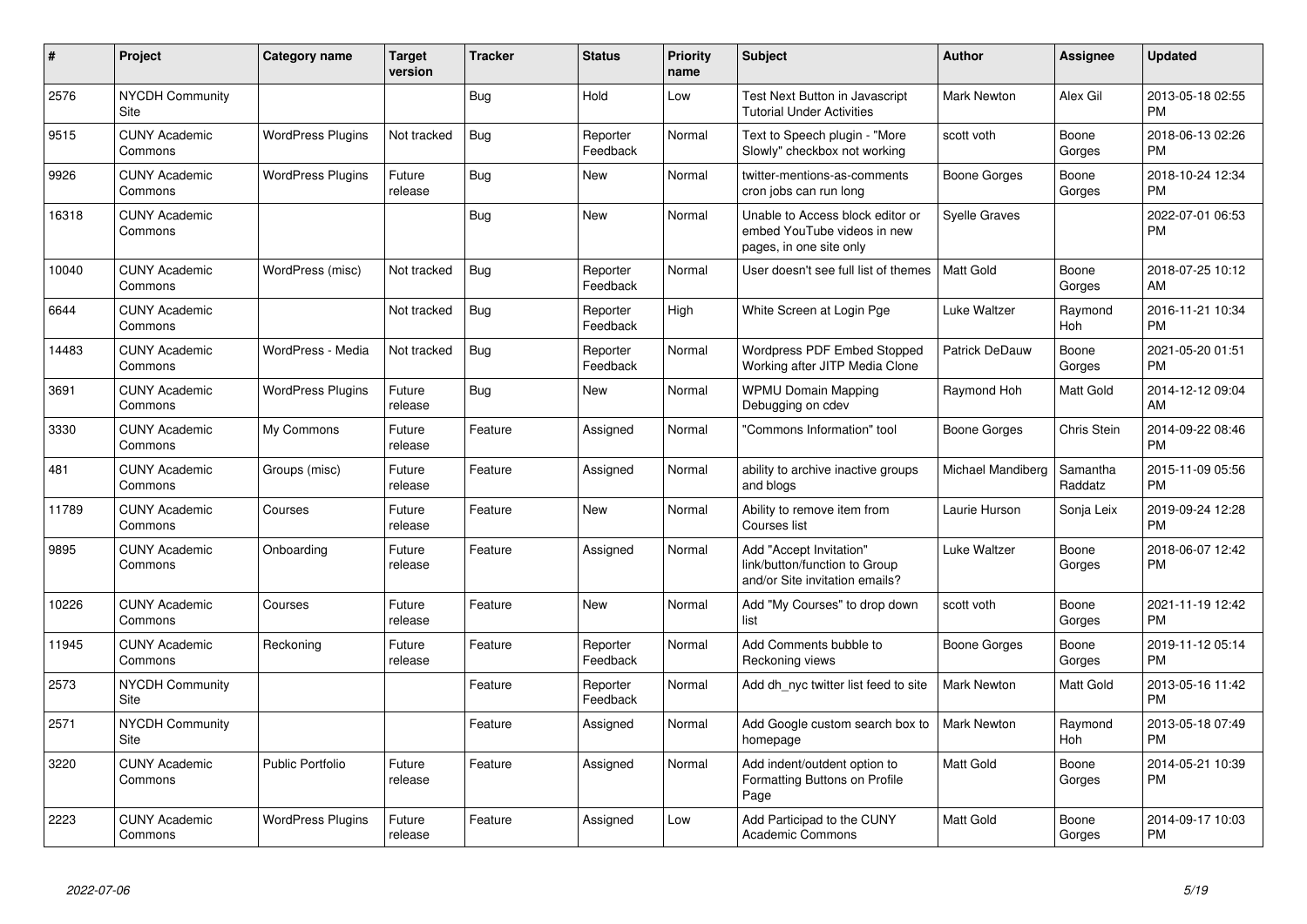| #     | Project                         | <b>Category name</b>     | <b>Target</b><br>version | <b>Tracker</b> | <b>Status</b>        | <b>Priority</b><br>name | <b>Subject</b>                                                                             | <b>Author</b>           | Assignee        | <b>Updated</b>                |
|-------|---------------------------------|--------------------------|--------------------------|----------------|----------------------|-------------------------|--------------------------------------------------------------------------------------------|-------------------------|-----------------|-------------------------------|
| 16290 | <b>CUNY Academic</b><br>Commons |                          |                          | Feature        | Reporter<br>Feedback | Normal                  | Add Table Of Contents Block<br>plug-in                                                     | Raffi<br>Khatchadourian |                 | 2022-06-24 10:26<br>AM.       |
| 5199  | <b>CUNY Academic</b><br>Commons | Social Paper             | Future<br>release        | Feature        | New                  | Normal                  | add tables to the SP editor                                                                | Marilyn Weber           |                 | 2016-10-24 11:27<br>AM        |
| 554   | <b>CUNY Academic</b><br>Commons | BuddyPress (misc)        | Future<br>release        | Feature        | Assigned             | Normal                  | Add Trackback notifications to<br>site-wide activity feed                                  | Matt Gold               | Boone<br>Gorges | 2015-11-09 06:19<br><b>PM</b> |
| 2574  | <b>NYCDH Community</b><br>Site  |                          |                          | Feature        | Assigned             | Normal                  | Add Way to Upload Files to<br>Groups                                                       | <b>Mark Newton</b>      | Raymond<br>Hoh  | 2013-05-18 07:46<br><b>PM</b> |
| 15613 | <b>CUNY Academic</b><br>Commons |                          | 2.0.3                    | Feature        | Reporter<br>Feedback | Normal                  | Adding "Passster" plugin                                                                   | Laurie Hurson           |                 | 2022-06-29 11:32<br><b>AM</b> |
| 5016  | <b>CUNY Academic</b><br>Commons | Events                   | Future<br>release        | Feature        | Assigned             | Low                     | Allow comments to be posted on<br>events                                                   | Matt Gold               | Raymond<br>Hoh  | 2019-03-01 02:23<br><b>PM</b> |
| 1167  | <b>CUNY Academic</b><br>Commons | <b>Email Invitations</b> | Future<br>release        | Feature        | <b>New</b>           | Low                     | Allow email invitations to be resent                                                       | <b>Boone Gorges</b>     | Boone<br>Gorges | 2015-11-12 12:53<br>AM        |
| 3354  | <b>CUNY Academic</b><br>Commons | <b>Group Files</b>       | Future<br>release        | Feature        | Assigned             | Low                     | Allow Group Download of Multiple<br><b>Selected Files</b>                                  | Matt Gold               | Chris Stein     | 2014-08-01 08:50<br>AM        |
| 3308  | <b>CUNY Academic</b><br>Commons | Group Invitations        | Future<br>release        | Feature        | Assigned             | Normal                  | Allow members to rescind group<br>invitations                                              | Matt Gold               | Boone<br>Gorges | 2015-04-01 08:53<br><b>PM</b> |
| 4635  | <b>CUNY Academic</b><br>Commons | Authentication           | Future<br>release        | Feature        | <b>New</b>           | Normal                  | Allow non-WP authentication                                                                | Boone Gorges            | Sonja Leix      | 2019-03-01 02:05<br><b>PM</b> |
| 13835 | <b>CUNY Academic</b><br>Commons | WordPress (misc)         | Future<br>release        | Feature        | <b>New</b>           | Normal                  | Allow OneSearch widget to have<br>'CUNY' as campus                                         | Boone Gorges            | Boone<br>Gorges | 2021-11-19 12:39<br><b>PM</b> |
| 1165  | <b>CUNY Academic</b><br>Commons | <b>Email Invitations</b> | Future<br>release        | Feature        | Assigned             | Low                     | Allow saved lists of invitees under<br>Send Invites                                        | <b>Boone Gorges</b>     | Boone<br>Gorges | 2015-11-09 06:03<br><b>PM</b> |
| 6332  | <b>CUNY Academic</b><br>Commons | WordPress (misc)         | Future<br>release        | Feature        | <b>New</b>           | Normal                  | Allow uploaded files to be marked<br>as private in an ad hoc way                           | <b>Boone Gorges</b>     |                 | 2016-10-17 11:41<br><b>PM</b> |
| 2523  | <b>CUNY Academic</b><br>Commons | <b>BuddyPress Docs</b>   | Future<br>release        | Feature        | Assigned             | Normal                  | Allow Users to Upload Images to<br><b>BP</b> Docs                                          | <b>Matt Gold</b>        | Boone<br>Gorges | 2015-11-09 06:14<br><b>PM</b> |
| 5489  | <b>CUNY Academic</b><br>Commons | Social Paper             | Future<br>release        | Feature        | <b>New</b>           | Normal                  | Asc/desc sorting for Social Paper<br>directories                                           | Boone Gorges            |                 | 2016-04-21 10:06<br><b>PM</b> |
| 13466 | <b>CUNY Academic</b><br>Commons | Cavalcade                | Future<br>release        | Feature        | <b>New</b>           | Normal                  | Automated cleanup for duplicate<br>Cavalcade tasks                                         | Boone Gorges            | Boone<br>Gorges | 2020-10-13 05:24<br><b>PM</b> |
| 3193  | <b>CUNY Academic</b><br>Commons | Group Forums             | Future<br>release        | Feature        | Assigned             | Normal                  | bbPress 2.x dynamic roles and<br>RBE                                                       | Boone Gorges            | Boone<br>Gorges | 2014-09-30 01:30<br><b>PM</b> |
| 15923 | <b>CUNY Academic</b><br>Commons |                          | Not tracked              | Feature        | Reporter<br>Feedback | Normal                  | <b>Bellows Plugin Adjustments</b>                                                          | Laurie Hurson           |                 | 2022-04-20 10:10<br>AM        |
| 14309 | <b>CUNY Academic</b><br>Commons | Group Library            | Future<br>release        | Feature        | <b>New</b>           | Normal                  | Better handling of<br>bp group document file download<br>attempts when file is not present | Boone Gorges            | Boone<br>Gorges | 2021-11-19 12:28<br><b>PM</b> |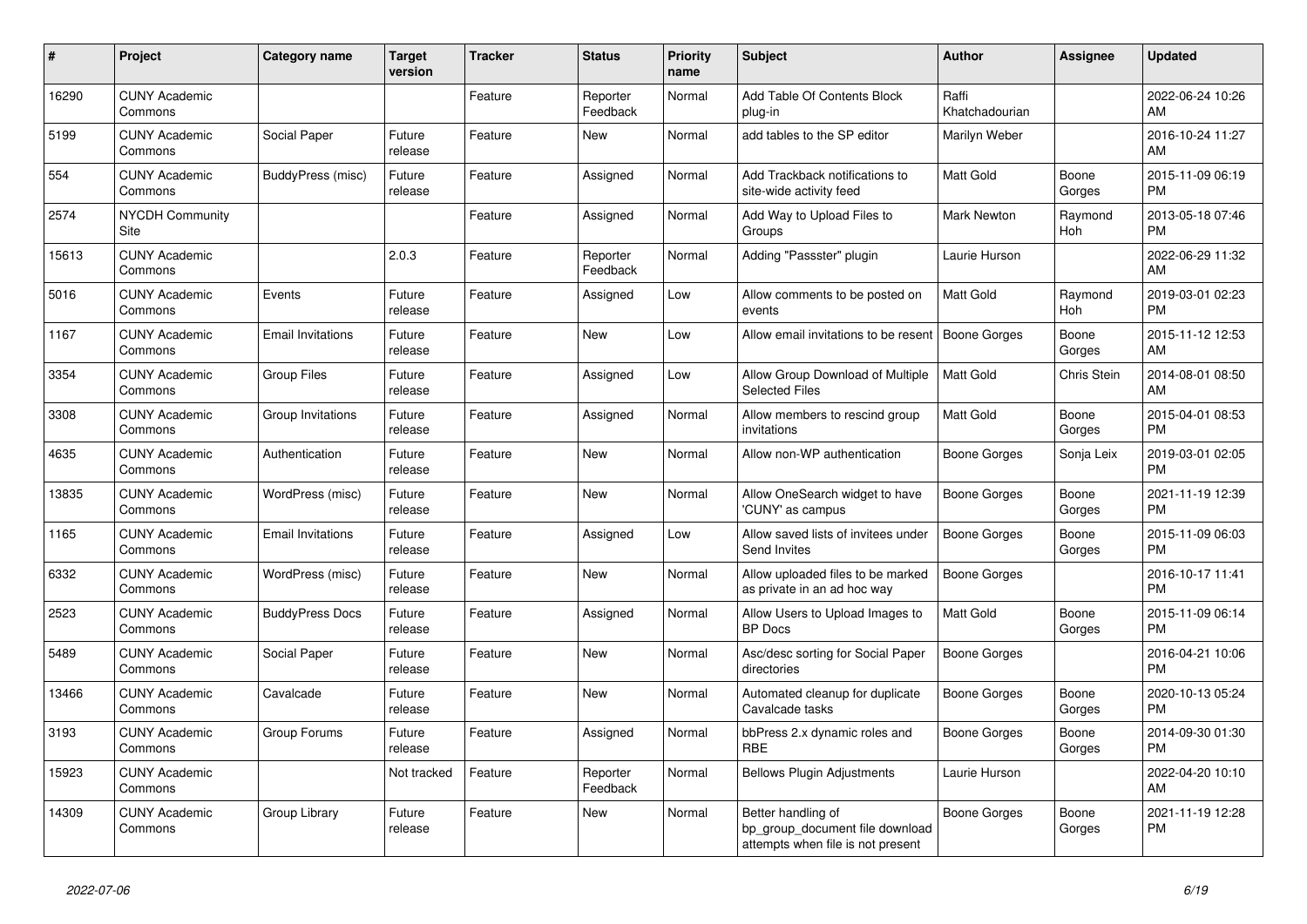| $\#$  | Project                         | <b>Category name</b>       | <b>Target</b><br>version | <b>Tracker</b> | <b>Status</b> | Priority<br>name | <b>Subject</b>                                                                                                                                        | Author              | <b>Assignee</b>     | <b>Updated</b>                |
|-------|---------------------------------|----------------------------|--------------------------|----------------|---------------|------------------|-------------------------------------------------------------------------------------------------------------------------------------------------------|---------------------|---------------------|-------------------------------|
| 1166  | <b>CUNY Academic</b><br>Commons | <b>Email Invitations</b>   | Future<br>release        | Feature        | <b>New</b>    | Low              | Better organizational tools for Sent   Boone Gorges<br>Invites                                                                                        |                     | Boone<br>Gorges     | 2015-11-09 06:02<br><b>PM</b> |
| 635   | <b>CUNY Academic</b><br>Commons | BuddyPress (misc)          | Future<br>release        | Feature        | Assigned      | Normal           | Big Blue Button -<br>Videoconferencing in Groups and<br><b>Blogs</b>                                                                                  | Matt Gold           | Boone<br>Gorges     | 2011-03-14 03:24<br><b>PM</b> |
| 12911 | <b>CUNY Academic</b><br>Commons |                            | Not tracked              | Feature        | New           | Normal           | Block access to xmlrpc.php based<br>on User-Agent                                                                                                     | <b>Boone Gorges</b> | Boone<br>Gorges     | 2020-06-09 05:12<br><b>PM</b> |
| 3042  | <b>CUNY Academic</b><br>Commons | <b>Public Portfolio</b>    | Future<br>release        | Feature        | Assigned      | Normal           | Browsing member interests                                                                                                                             | Matt Gold           | Boone<br>Gorges     | 2015-03-21 09:04<br><b>PM</b> |
| 618   | <b>CUNY Academic</b><br>Commons | <b>BuddyPress Docs</b>     | Future<br>release        | Feature        | Assigned      | Normal           | BuddyPress Docs: export formats                                                                                                                       | <b>Boone Gorges</b> | Boone<br>Gorges     | 2015-11-09 05:38<br><b>PM</b> |
| 1417  | <b>CUNY Academic</b><br>Commons | <b>BuddyPress Docs</b>     | Future<br>release        | Feature        | Assigned      | Low              | Bulk actions for BuddyPress Docs                                                                                                                      | <b>Boone Gorges</b> | Boone<br>Gorges     | 2016-10-17 10:41<br><b>PM</b> |
| 364   | <b>CUNY Academic</b><br>Commons | <b>WordPress Plugins</b>   | Future<br>release        | Feature        | New           | Normal           | <b>Bulletin Board</b>                                                                                                                                 | <b>Matt Gold</b>    |                     | 2015-01-05 08:50<br><b>PM</b> |
| 4980  | <b>CUNY Academic</b><br>Commons | Home Page                  | Future<br>release        | Feature        | Assigned      | Normal           | CAC Featured Content -- Adding<br>Randomization                                                                                                       | <b>Matt Gold</b>    | Boone<br>Gorges     | 2016-12-12 03:01<br><b>PM</b> |
| 5058  | <b>CUNY Academic</b><br>Commons | Social Paper               | Future<br>release        | Feature        | <b>New</b>    | Low              | Can there be a clearer signal that<br>even when comments have<br>already been made you add<br>comments by clicking on the side?<br>(SP suggestion #5) | Marilyn Weber       | Samantha<br>Raddatz | 2016-02-11 10:24<br><b>PM</b> |
| 14184 | <b>CUNY Academic</b><br>Commons | Public Portfolio           | Future<br>release        | Feature        | <b>New</b>    | Normal           | Centralized mechanism for storing<br>Campus affiliations                                                                                              | <b>Boone Gorges</b> | Boone<br>Gorges     | 2022-01-04 11:35<br>AM        |
| 5992  | <b>CUNY Academic</b><br>Commons | <b>Email Notifications</b> | Future<br>release        | Feature        | <b>New</b>    | Normal           | Changing the From line of<br>autogenerated blog emails                                                                                                | Marilyn Weber       |                     | 2018-09-27 05:19<br><b>PM</b> |
| 14394 | <b>CUNY Academic</b><br>Commons |                            | Not tracked              | Feature        | <b>New</b>    | Normal           | Commons News Site - redesign                                                                                                                          | scott voth          | scott voth          | 2021-09-14 10:46<br>AM        |
| 3473  | <b>CUNY Academic</b><br>Commons | User Experience            | Future<br>release        | Feature        | Assigned      | Normal           | Commons profile: Add help info<br>about "Positions" replacing "title"                                                                                 | Keith Miyake        | Samantha<br>Raddatz | 2015-11-09 02:28<br><b>PM</b> |
| 940   | <b>CUNY Academic</b><br>Commons | Redmine                    | Future<br>release        | Feature        | Assigned      | Low              | Communication with users after<br>releases                                                                                                            | Matt Gold           | Dominic<br>Giglio   | 2012-09-09 04:36<br><b>PM</b> |
| 8756  | <b>CUNY Academic</b><br>Commons | Group Blogs                | Future<br>release        | Feature        | Hold          | Normal           | Connect multiple blogs to one<br>group?                                                                                                               | <b>Matt Gold</b>    | Boone<br>Gorges     | 2017-09-30 10:42<br>AM        |
| 599   | <b>CUNY Academic</b><br>Commons | BuddyPress (misc)          | Future<br>release        | Feature        | Assigned      | Normal           | Consider adding rating plugins for<br>BuddyPress/BBPress                                                                                              | Matt Gold           | Boone<br>Gorges     | 2011-08-22 06:50<br><b>PM</b> |
| 4238  | <b>CUNY Academic</b><br>Commons | Events                     | Future<br>release        | Feature        | Assigned      | Normal           | Copy Events to Other Groups?                                                                                                                          | Matt Gold           | Boone<br>Gorges     | 2015-07-02 10:08<br>AM        |
| 8837  | <b>CUNY Academic</b><br>Commons |                            | Not tracked              | Feature        | Assigned      | Normal           | Create a form to request info from<br>people requesting premium<br>themes and plugins                                                                 | Matt Gold           | Marilyn<br>Weber    | 2017-11-14 03:35<br><b>PM</b> |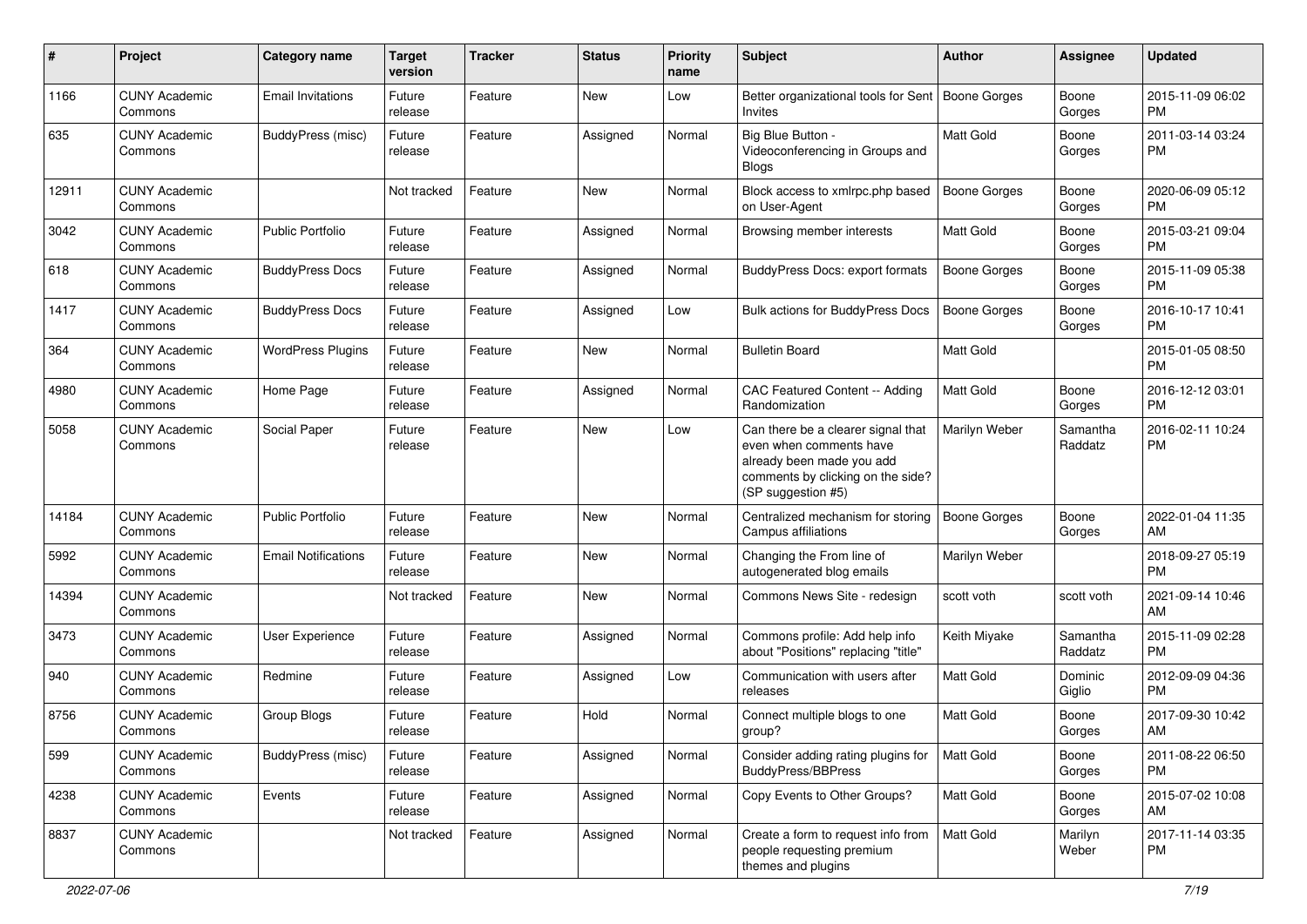| #     | <b>Project</b>                                                          | Category name              | <b>Target</b><br>version | <b>Tracker</b> | <b>Status</b> | Priority<br>name | <b>Subject</b>                                                                 | <b>Author</b>    | Assignee            | <b>Updated</b>                |
|-------|-------------------------------------------------------------------------|----------------------------|--------------------------|----------------|---------------|------------------|--------------------------------------------------------------------------------|------------------|---------------------|-------------------------------|
| 9643  | <b>CUNY Academic</b><br>Commons                                         | Publicity                  | Not tracked              | Feature        | <b>New</b>    | Normal           | Create a page on the Commons<br>for logos etc.                                 | Stephen Real     | Stephen Real        | 2018-04-24 10:53<br>AM        |
| 3080  | <b>CUNY Academic</b><br>Commons                                         | <b>Group Files</b>         | Future<br>release        | Feature        | Assigned      | Low              | Create a system to keep track of<br>file changes                               | <b>Matt Gold</b> | Boone<br>Gorges     | 2014-02-26 10:04<br><b>PM</b> |
| 2753  | <b>CUNY Academic</b><br>Commons                                         | Public Portfolio           | Future<br>release        | Feature        | <b>New</b>    | Normal           | Create actual actual tagification in<br>academic interests and other<br>fields | Micki Kaufman    | Boone<br>Gorges     | 2015-01-05 08:52<br><b>PM</b> |
| 3657  | <b>CUNY Academic</b><br>Commons                                         | WordPress (misc)           | Not tracked              | Feature        | <b>New</b>    | Normal           | Create alert for GC email<br>addresses                                         | <b>Matt Gold</b> | Matt Gold           | 2016-04-14 11:29<br><b>PM</b> |
| 5955  | <b>CUNY Academic</b><br>Commons                                         | Outreach                   | Future<br>release        | Feature        | Assigned      | Normal           | Create auto-newsletter for<br>commons members                                  | <b>Matt Gold</b> | Luke Waltzer        | 2016-08-30 10:34<br>AM        |
| 6115  | <b>CUNY Academic</b><br>Commons                                         | Publicity                  | Not tracked              | Feature        | Assigned      | Normal           | create digital signage for GC                                                  | <b>Matt Gold</b> | scott voth          | 2016-10-11 10:09<br><b>PM</b> |
| 365   | <b>CUNY Academic</b><br>Commons                                         | WordPress (misc)           | Future<br>release        | Feature        | Assigned      | Normal           | <b>Create Mouseover Tooltips</b><br>throughout Site                            | <b>Matt Gold</b> | Chris Stein         | 2015-11-09 06:18<br><b>PM</b> |
| 4053  | <b>CUNY Academic</b><br>Commons                                         | Events                     | Future<br>release        | Feature        | Assigned      | Normal           | Create new tab for past events                                                 | <b>Matt Gold</b> | Boone<br>Gorges     | 2015-05-12 02:10<br><b>PM</b> |
| 3615  | <b>CUNY Academic</b><br>Commons                                         | Redmine                    | Not tracked              | Feature        | New           | Low              | Create Redmine issues via email                                                | Dominic Giglio   | Boone<br>Gorges     | 2017-11-16 11:36<br>AM        |
| 12062 | AD/O365 Transition<br>from NonMatric to<br><b>Matriculated Students</b> |                            |                          | Feature        | In Progress   | Normal           | create solution and console<br>project                                         | Emilio Rodriguez | Emilio<br>Rodriguez | 2019-11-12 03:56<br><b>PM</b> |
| 287   | <b>CUNY Academic</b><br>Commons                                         | WordPress (misc)           | Future<br>release        | Feature        | Assigned      | Normal           | Create troubleshooting tool for<br>account sign-up                             | <b>Matt Gold</b> | Boone<br>Gorges     | 2015-11-09 06:17<br><b>PM</b> |
| 14787 | <b>CUNY Academic</b><br>Commons                                         | <b>Plugin Packages</b>     | Future<br>release        | Feature        | <b>New</b>    | Normal           | Creating a "Design" plugin<br>package                                          | Laurie Hurson    | scott voth          | 2022-04-27 04:56<br><b>PM</b> |
| 3192  | <b>CUNY Academic</b><br>Commons                                         | Group Forums               | Future<br>release        | Feature        | Assigned      | Normal           | Customizable forum views for<br>bbPress 2.x group forums                       | Boone Gorges     | Raymond<br>Hoh      | 2015-11-09 12:47<br><b>PM</b> |
| 333   | <b>CUNY Academic</b><br>Commons                                         | <b>Email Notifications</b> | Future<br>release        | Feature        | Assigned      | Low              | Delay Forum Notification Email<br>Delivery Until After Editing Period<br>Ends  | <b>Matt Gold</b> | Raymond<br>Hoh      | 2015-11-09 06:01<br><b>PM</b> |
| 2754  | <b>CUNY Academic</b><br>Commons                                         | Design                     | Future<br>release        | Feature        | Assigned      | Normal           | Determine strategy for CAC logo<br>handling in top header                      | Micki Kaufman    | Chris Stein         | 2015-01-05 08:53<br><b>PM</b> |
| 16092 | <b>CUNY Academic</b><br>Commons                                         |                            | Future<br>release        | Feature        | Hold          | Normal           | Don't show main site in Site<br>search results                                 | Boone Gorges     | Boone<br>Gorges     | 2022-05-17 03:12<br><b>PM</b> |
| 497   | <b>CUNY Academic</b><br>Commons                                         | <b>WordPress Plugins</b>   | Future<br>release        | Feature        | Assigned      | Normal           | Drag and Drop Ordering on<br><b>Gallery Post Plugin</b>                        | <b>Matt Gold</b> | Ron Rennick         | 2015-11-09 06:18<br><b>PM</b> |
| 3662  | <b>CUNY Academic</b><br>Commons                                         | <b>SEO</b>                 | Future<br>release        | Feature        | Assigned      | Normal           | Duplicate Content/SEO/Google<br>issues                                         | <b>Matt Gold</b> | Raymond<br>Hoh      | 2015-04-13 04:37<br><b>PM</b> |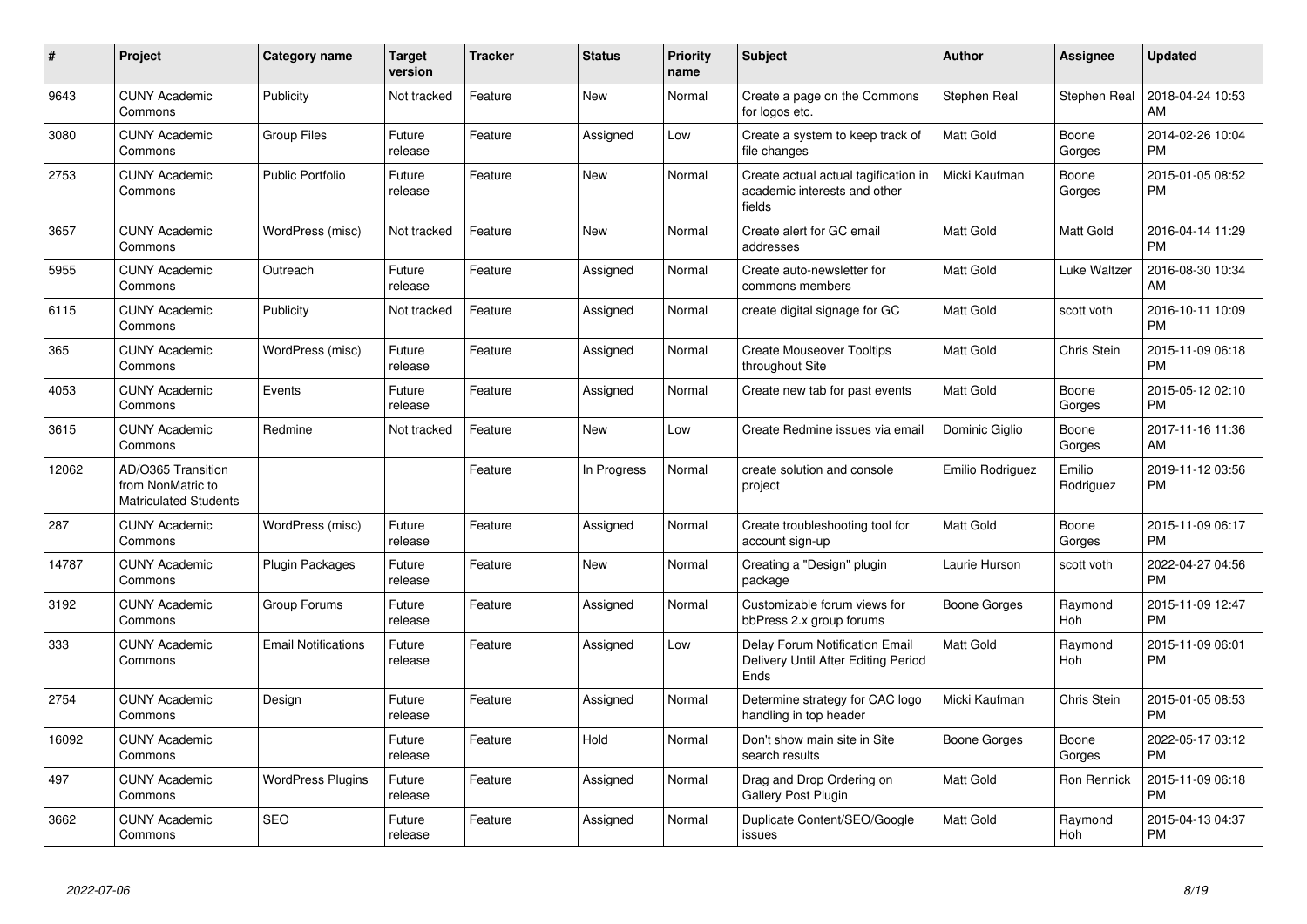| #     | Project                         | <b>Category name</b>      | <b>Target</b><br>version | <b>Tracker</b> | <b>Status</b>        | <b>Priority</b><br>name | <b>Subject</b>                                                                    | <b>Author</b>           | Assignee            | <b>Updated</b>                |
|-------|---------------------------------|---------------------------|--------------------------|----------------|----------------------|-------------------------|-----------------------------------------------------------------------------------|-------------------------|---------------------|-------------------------------|
| 12121 | <b>CUNY Academic</b><br>Commons | <b>WordPress Plugins</b>  | 2.0.3                    | Feature        | Reporter<br>Feedback | Normal                  | Embedding H5P Iframes on<br><b>Commons Site</b>                                   | Laurie Hurson           | Boone<br>Gorges     | 2022-06-29 11:32<br>AM        |
| 11860 | <b>CUNY Academic</b><br>Commons | Registration              | Future<br>release        | Feature        | <b>New</b>           | Normal                  | <b>Ensure Students Are Aware They</b><br>Can Use Aliases At Registration          | scott voth              |                     | 2019-09-24 08:46<br>AM        |
| 5696  | <b>CUNY Academic</b><br>Commons | Events                    | Future<br>release        | Feature        | Assigned             | Normal                  | Events Calendar - display options<br>calendar aggregation                         | Matt Gold               | Boone<br>Gorges     | 2016-10-13 11:44<br>AM        |
| 6078  | <b>CUNY Academic</b><br>Commons | <b>Blogs (BuddyPress)</b> | Future<br>release        | Feature        | <b>New</b>           | Normal                  | <b>Explore Adding Network Blog</b><br>Metadata Plugin                             | Luke Waltzer            | Luke Waltzer        | 2016-10-11 10:29<br><b>PM</b> |
| 5581  | <b>CUNY Academic</b><br>Commons | Analytics                 | Future<br>release        | Feature        | Assigned             | Normal                  | Explore alternatives to Google<br>Analytics                                       | Matt Gold               | Valerie<br>Townsend | 2020-04-17 03:12<br><b>PM</b> |
| 500   | <b>CUNY Academic</b><br>Commons | BuddyPress (misc)         | Future<br>release        | Feature        | Assigned             | Normal                  | <b>Export Group Data</b>                                                          | Matt Gold               | Boone<br>Gorges     | 2010-12-19 12:09<br><b>PM</b> |
| 8835  | <b>CUNY Academic</b><br>Commons | <b>Blogs (BuddyPress)</b> | Future<br>release        | Feature        | <b>New</b>           | Normal                  | Extend cuny is shortlinks to sites                                                | Luke Waltzer            | Boone<br>Gorges     | 2022-04-26 11:59<br>AM        |
| 13199 | <b>CUNY Academic</b><br>Commons | Group Forums              | Future<br>release        | Feature        | <b>New</b>           | Normal                  | <b>Favoring Groups over bbPress</b><br>plugin                                     | Colin McDonald          | Colin<br>McDonald   | 2021-11-19 12:28<br><b>PM</b> |
| 412   | <b>CUNY Academic</b><br>Commons | <b>WordPress Themes</b>   | Future<br>release        | Feature        | Assigned             | Normal                  | <b>Featured Themes</b>                                                            | Matt Gold               | Dominic<br>Giglio   | 2015-01-05 08:44<br><b>PM</b> |
| 3458  | <b>CUNY Academic</b><br>Commons | Groups (misc)             | Future<br>release        | Feature        | Assigned             | Normal                  | Filter Members of Group by<br>Campus                                              | Michael Smith           | Samantha<br>Raddatz | 2014-09-26 08:32<br><b>PM</b> |
| 6426  | <b>CUNY Academic</b><br>Commons | Spam/Spam<br>Prevention   | Future<br>release        | Feature        | Assigned             | Normal                  | Force captcha on all comments?                                                    | <b>Matt Gold</b>        | <b>Tahir Butt</b>   | 2016-10-24 02:06<br><b>PM</b> |
| 13650 | <b>CUNY Academic</b><br>Commons | Group Library             | Future<br>release        | Feature        | New                  | Normal                  | Forum Attachments in Group<br>Library                                             | Laurie Hurson           |                     | 2021-11-19 12:30<br><b>PM</b> |
| 310   | <b>CUNY Academic</b><br>Commons | BuddyPress (misc)         | Future<br>release        | Feature        | Assigned             | Low                     | <b>Friend Request Email</b>                                                       | Matt Gold               | Samantha<br>Raddatz | 2015-11-09 05:08<br><b>PM</b> |
| 5397  | <b>CUNY Academic</b><br>Commons | Social Paper              | Future<br>release        | Feature        | New                  | Normal                  | frustrating to have to<br>enable/disable in SP                                    | Marilyn Weber           | Samantha<br>Raddatz | 2016-04-20 03:39<br><b>PM</b> |
| 8498  | <b>CUNY Academic</b><br>Commons | <b>WordPress Plugins</b>  | Future<br>release        | Feature        | New                  | Low                     | <b>Gravity Forms Email Users</b>                                                  | Raffi<br>Khatchadourian | Matt Gold           | 2017-10-13 12:58<br><b>PM</b> |
| 4481  | <b>CUNY Academic</b><br>Commons | Events                    | Future<br>release        | Feature        | <b>New</b>           | Normal                  | Group admins/mods should have<br>the ability to unlink an event from<br>the group | <b>Boone Gorges</b>     | Boone<br>Gorges     | 2017-04-24 03:53<br><b>PM</b> |
| 1544  | <b>CUNY Academic</b><br>Commons | Groups (misc)             | Future<br>release        | Feature        | Reporter<br>Feedback | Normal                  | Group Filtering and Sorting                                                       | Matt Gold               | Chris Stein         | 2019-03-01 02:25<br><b>PM</b> |
| 308   | <b>CUNY Academic</b><br>Commons | Registration              | Future<br>release        | Feature        | New                  | Normal                  | Group recommendations for<br>signup process                                       | Boone Gorges            | Samantha<br>Raddatz | 2015-11-09 05:07<br><b>PM</b> |
| 370   | <b>CUNY Academic</b><br>Commons | Registration              | Future<br>release        | Feature        | Assigned             | High                    | <b>Guest Accounts</b>                                                             | Matt Gold               | Matt Gold           | 2015-04-09 09:33<br><b>PM</b> |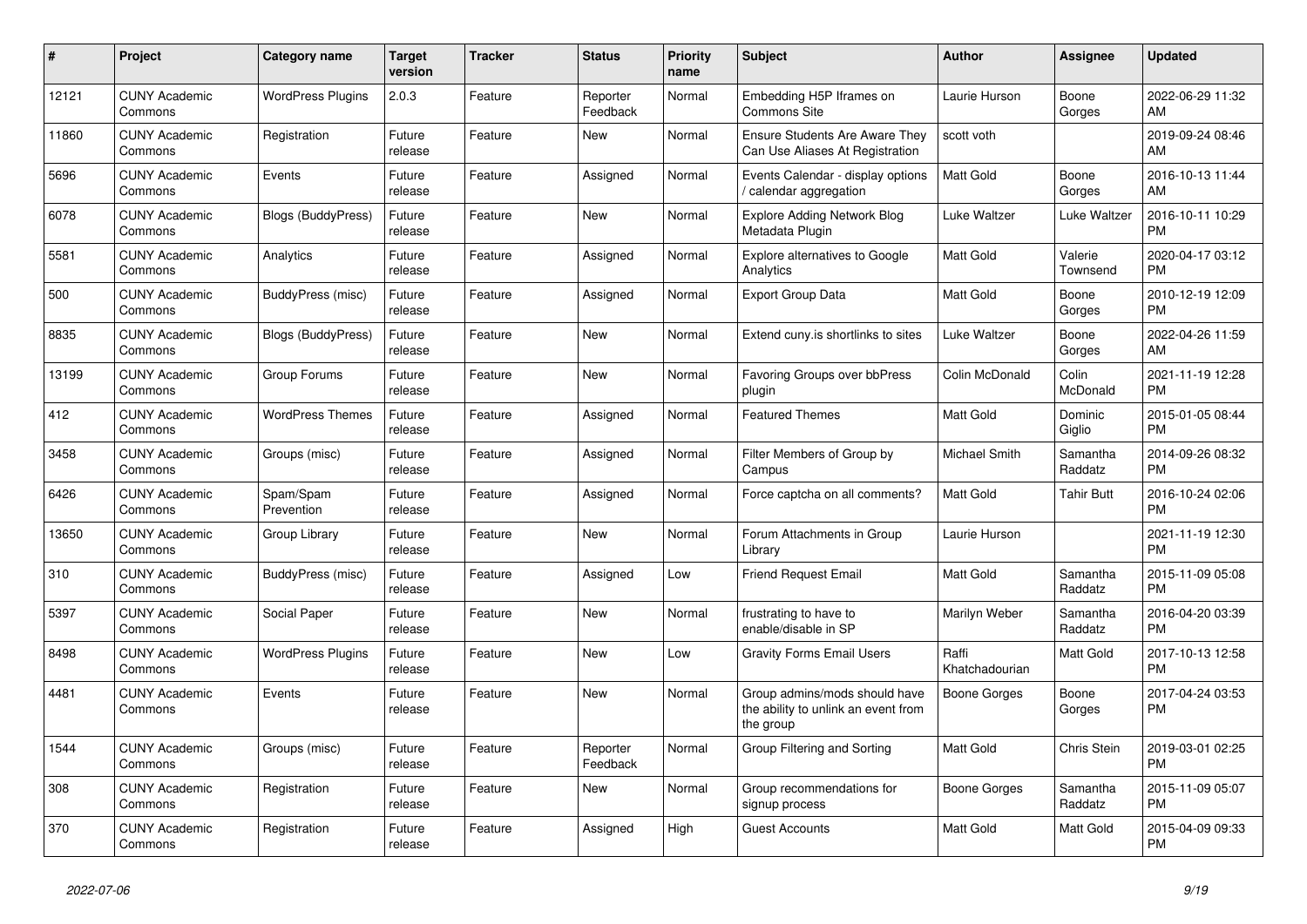| #     | Project                         | Category name              | Target<br>version | <b>Tracker</b> | <b>Status</b>        | <b>Priority</b><br>name | <b>Subject</b>                                                                                                                               | <b>Author</b>           | <b>Assignee</b>     | <b>Updated</b>                |
|-------|---------------------------------|----------------------------|-------------------|----------------|----------------------|-------------------------|----------------------------------------------------------------------------------------------------------------------------------------------|-------------------------|---------------------|-------------------------------|
| 2013  | <b>CUNY Academic</b><br>Commons | <b>Public Portfolio</b>    | Future<br>release | Feature        | Assigned             | Low                     | Have Profile Privacy Options show<br>up only for filled-in fields                                                                            | Matt Gold               | Boone<br>Gorges     | 2015-11-09 06:09<br><b>PM</b> |
| 11131 | <b>CUNY Academic</b><br>Commons |                            | Future<br>release | Feature        | Reporter<br>Feedback | Normal                  | Image Annotation Plugins                                                                                                                     | Laurie Hurson           |                     | 2019-02-26 11:33<br>AM        |
| 3048  | <b>CUNY Academic</b><br>Commons | <b>Public Portfolio</b>    | Future<br>release | Feature        | New                  | Low                     | Images for rich text profile fields                                                                                                          | Boone Gorges            | Boone<br>Gorges     | 2014-02-19 12:56<br><b>PM</b> |
| 2832  | <b>CUNY Academic</b><br>Commons | <b>Public Portfolio</b>    | Future<br>release | Feature        | Assigned             | Normal                  | Improve interface for (not)<br>auto-linking profile fields                                                                                   | Boone Gorges            | Chris Stein         | 2015-01-05 08:52<br><b>PM</b> |
| 3770  | <b>CUNY Academic</b><br>Commons | <b>Public Portfolio</b>    | Future<br>release | Feature        | Assigned             | Normal                  | Improve Layout/Formatting of<br>Positions Area on Public Portfolios                                                                          | Matt Gold               | Chris Stein         | 2015-04-01 09:17<br><b>PM</b> |
| 12042 | <b>CUNY Academic</b><br>Commons | <b>Email Notifications</b> | Future<br>release | Feature        | New                  | Normal                  | Improved error logging for BPGES<br>send queue                                                                                               | <b>Boone Gorges</b>     | Boone<br>Gorges     | 2021-11-19 12:25<br><b>PM</b> |
| 12091 | <b>CUNY Academic</b><br>Commons | <b>Group Files</b>         | Future<br>release | Feature        | <b>New</b>           | Normal                  | Improved pre-upload file validation<br>for bp-group-documents                                                                                | <b>Boone Gorges</b>     | Boone<br>Gorges     | 2019-11-14 01:21<br><b>PM</b> |
| 11834 | <b>CUNY Academic</b><br>Commons | Group Files                | Future<br>release | Feature        | <b>New</b>           | Normal                  | Improved tools for managing<br>group file folders                                                                                            | Boone Gorges            | Sonja Leix          | 2019-09-06 03:55<br><b>PM</b> |
| 13358 | <b>CUNY Academic</b><br>Commons | Group Forums               | Future<br>release | Feature        | <b>New</b>           | Normal                  | Improved UI for group forum<br>threading settings                                                                                            | Boone Gorges            | Raymond<br>Hoh      | 2021-11-19 12:27<br><b>PM</b> |
| 435   | <b>CUNY Academic</b><br>Commons | BuddyPress (misc)          | Future<br>release | Feature        | Assigned             | Normal                  | Include Avatar Images in Forum<br><b>Post Notification Emails</b>                                                                            | Matt Gold               | Boone<br>Gorges     | 2010-12-08 12:40<br><b>PM</b> |
| 3536  | <b>CUNY Academic</b><br>Commons | My Commons                 | Future<br>release | Feature        | Assigned             | Normal                  | Infinite Scroll on My Commons<br>page                                                                                                        | Matt Gold               | Raymond<br>Hoh      | 2015-04-13 04:42<br><b>PM</b> |
| 9947  | <b>CUNY Academic</b><br>Commons | <b>WordPress Plugins</b>   | Future<br>release | Feature        | Reporter<br>Feedback | Normal                  | Install H5P quiz plugin                                                                                                                      | Matt Gold               | Boone<br>Gorges     | 2018-09-11 11:01<br>AM        |
| 16314 | <b>CUNY Academic</b><br>Commons | <b>WordPress Plugins</b>   |                   | Feature        | <b>New</b>           | Normal                  | Install Multicollab plug-in?                                                                                                                 | Raffi<br>Khatchadourian |                     | 2022-06-29 03:44<br><b>PM</b> |
| 3768  | <b>CUNY Academic</b><br>Commons | <b>Public Portfolio</b>    | Future<br>release | Feature        | Assigned             | Normal                  | Institutions/Past positions on<br>public portfolios                                                                                          | Matt Gold               | Boone<br>Gorges     | 2018-04-23 10:44<br>AM        |
| 2577  | <b>NYCDH Community</b><br>Site  |                            |                   | Feature        | Assigned             | Low                     | Investigate Potential to Add Links<br>to the Forum                                                                                           | Mark Newton             | Alex Gil            | 2013-05-16 09:40<br><b>PM</b> |
| 1456  | <b>CUNY Academic</b><br>Commons | Group Invitations          | Future<br>release | Feature        | Reporter<br>Feedback | Low                     | Invite to Group Button from Profile<br>Field                                                                                                 | Matt Gold               | Samantha<br>Raddatz | 2015-11-09 05:59<br><b>PM</b> |
| 9908  | <b>CUNY Academic</b><br>Commons |                            | Not tracked       | Feature        | New                  | Normal                  | Is it possible to send email<br>updates to users (or an email<br>address not on the list) for only a<br>single page AFTER being<br>prompted? | <b>Michael Shields</b>  | scott voth          | 2018-06-11 01:34<br><b>PM</b> |
| 13048 | <b>CUNY Academic</b><br>Commons | Shortcodes and<br>embeds   | Future<br>release | Feature        | <b>New</b>           | Normal                  | Jupyter Notebooks support                                                                                                                    | Boone Gorges            |                     | 2020-07-14 11:46<br>AM        |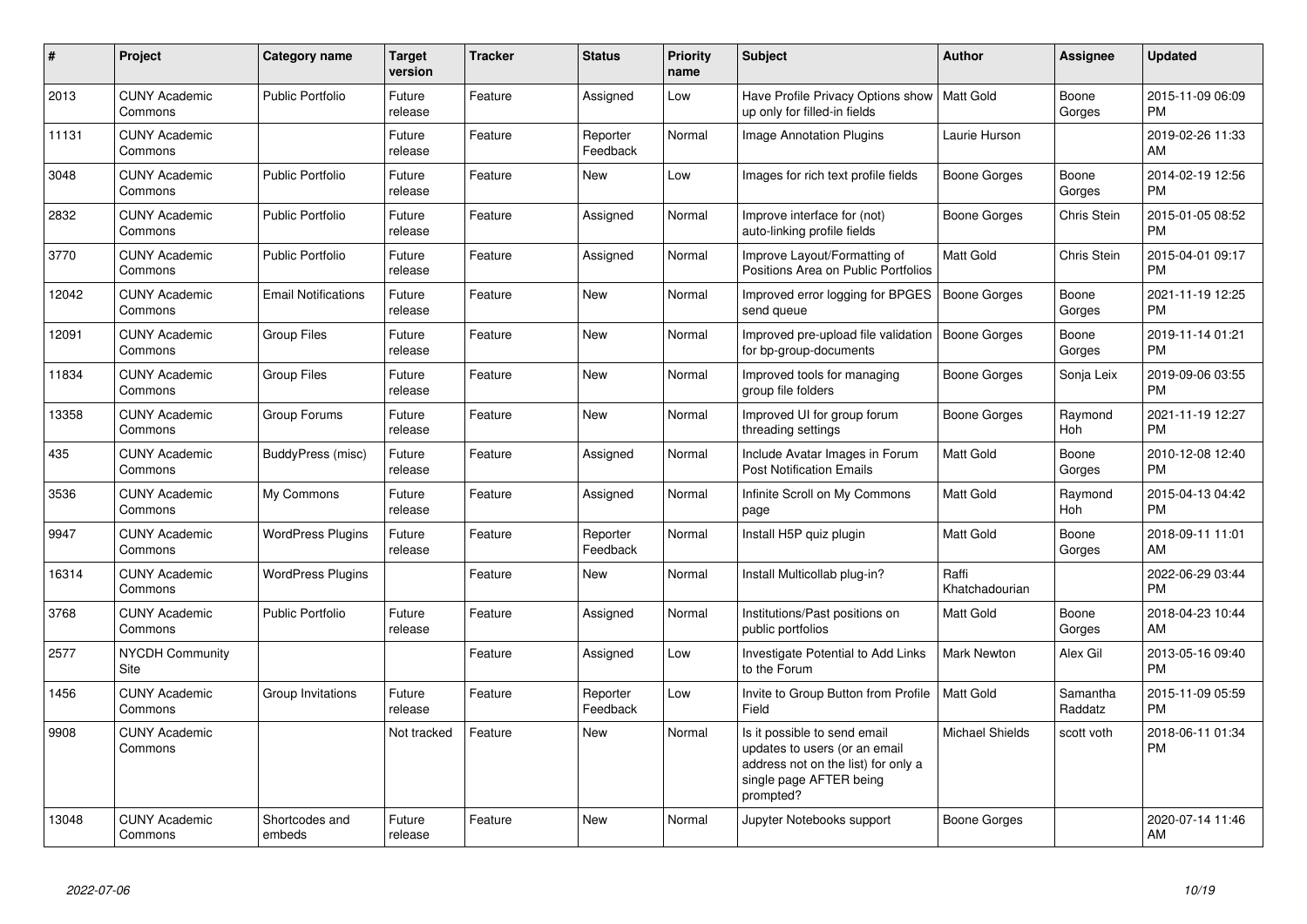| #     | <b>Project</b>                  | <b>Category name</b>           | Target<br>version | <b>Tracker</b> | <b>Status</b>        | <b>Priority</b><br>name | <b>Subject</b>                                                                      | <b>Author</b>           | Assignee            | <b>Updated</b>                |
|-------|---------------------------------|--------------------------------|-------------------|----------------|----------------------|-------------------------|-------------------------------------------------------------------------------------|-------------------------|---------------------|-------------------------------|
| 13370 | <b>CUNY Academic</b><br>Commons | Group Library                  | Future<br>release | Feature        | <b>New</b>           | Normal                  | Library bulk deletion and folder<br>editing                                         | Colin McDonald          | Boone<br>Gorges     | 2020-10-13 10:41<br>AM        |
| 377   | <b>CUNY Academic</b><br>Commons | BuddyPress (misc)              | Future<br>release | Feature        | Assigned             | Normal                  | Like buttons                                                                        | <b>Matt Gold</b>        | Boone<br>Gorges     | 2010-11-16 05:13<br><b>PM</b> |
| 5679  | <b>CUNY Academic</b><br>Commons | Analytics                      | Not tracked       | Feature        | New                  | Normal                  | Logged In Users for GA                                                              | <b>Valerie Townsend</b> | Valerie<br>Townsend | 2016-06-11 09:49<br>AM        |
| 8900  | <b>CUNY Academic</b><br>Commons | Accessibility                  | Future<br>release | Feature        | Assigned             | Normal                  | Look into tools to enforce<br>accessibility in WP environment                       | <b>Matt Gold</b>        | Boone<br>Gorges     | 2022-04-26 11:59<br>AM        |
| 11531 | <b>CUNY Academic</b><br>Commons | Events                         | Future<br>release | Feature        | New                  | Normal                  | Main Events calendar should<br>include non-public events that<br>user has access to | scott voth              | Boone<br>Gorges     | 2019-06-11 10:00<br>AM        |
| 1422  | <b>CUNY Academic</b><br>Commons | <b>BuddyPress Docs</b>         | Future<br>release | Feature        | Assigned             | Normal                  | Make "created Doc" activity icons<br>non-mini                                       | <b>Boone Gorges</b>     | Boone<br>Gorges     | 2015-11-09 05:48<br><b>PM</b> |
| 6389  | <b>CUNY Academic</b><br>Commons | <b>BuddyPress Docs</b>         | Future<br>release | Feature        | New                  | Low                     | Make Discussion Area Visible<br>When Editing a Doc                                  | Luke Waltzer            | Boone<br>Gorges     | 2016-10-21 04:16<br><b>PM</b> |
| 7115  | <b>CUNY Academic</b><br>Commons | Groups (misc)                  | Future<br>release | Feature        | Reporter<br>Feedback | Normal                  | make licensing info clear during<br>group creation                                  | Matt Gold               | Raymond<br>Hoh      | 2020-12-08 11:32<br><b>AM</b> |
| 58    | <b>CUNY Academic</b><br>Commons | BuddyPress (misc)              | Future<br>release | Feature        | Assigned             | Low                     | Make member search sortable by<br>last name                                         | Roberta Brody           | Boone<br>Gorges     | 2010-08-26 02:38<br><b>PM</b> |
| 5050  | <b>CUNY Academic</b><br>Commons | Social Paper                   | Future<br>release | Feature        | New                  | Low                     | Making comments visible in SP<br>editing mode (SP suggestion #1)                    | Marilyn Weber           | Samantha<br>Raddatz | 2019-09-17 11:10<br><b>PM</b> |
| 1983  | <b>CUNY Academic</b><br>Commons | Home Page                      | Future<br>release | Feature        | Assigned             | Low                     | Media Library integration with<br>Featured Content plugin                           | Boone Gorges            | Dominic<br>Giglio   | 2014-03-17 10:34<br>AM        |
| 585   | <b>CUNY Academic</b><br>Commons | Group Forums                   | Future<br>release | Feature        | Assigned             | Normal                  | Merge Forum Topics                                                                  | Sarah Morgano           | Boone<br>Gorges     | 2011-07-06 04:11<br><b>PM</b> |
| 13891 | <b>CUNY Academic</b><br>Commons | Internal Tools and<br>Workflow | 2.1.0             | Feature        | <b>New</b>           | Normal                  | Migrate automated linting to<br>GitHub Actions                                      | Boone Gorges            | Jeremy Felt         | 2022-06-29 11:13<br>AM        |
| 3580  | <b>CUNY Academic</b><br>Commons | Group Blogs                    | Future<br>release | Feature        | New                  | Normal                  | Multiple blogs per group                                                            | Boone Gorges            | Boone<br>Gorges     | 2018-02-20 02:02<br>PM        |
| 3517  | <b>CUNY Academic</b><br>Commons | My Commons                     | Future<br>release | Feature        | Assigned             | Normal                  | Mute/Unmute My Commons<br>updates                                                   | Matt Gold               | Raymond<br>Hoh      | 2015-11-09 01:19<br><b>PM</b> |
| 11968 | JustPublics@365<br>MediaCamp    |                                |                   | Feature        | <b>New</b>           | Normal                  | Nanoscience Retractable Display<br>Unit                                             | Donald Cherry           | Bonnie<br>Eissner   | 2021-02-19 08:50<br>AM        |
| 5225  | <b>CUNY Academic</b><br>Commons | Registration                   | Future<br>release | Feature        | Assigned             | Normal                  | On-boarding Issues                                                                  | Luke Waltzer            | Samantha<br>Raddatz | 2016-02-12 02:58<br><b>PM</b> |
| 10354 | <b>CUNY Academic</b><br>Commons | Public Portfolio               | Future<br>release | Feature        | New                  | Normal                  | Opt out of Having a Profile Page                                                    | scott voth              | Chris Stein         | 2020-05-12 10:43<br>AM        |
| 3002  | <b>CUNY Academic</b><br>Commons | Search                         | Future<br>release | Feature        | Assigned             | Normal                  | Overhaul CAC search by using<br>external search appliance                           | Boone Gorges            | Boone<br>Gorges     | 2020-07-15 03:05<br><b>PM</b> |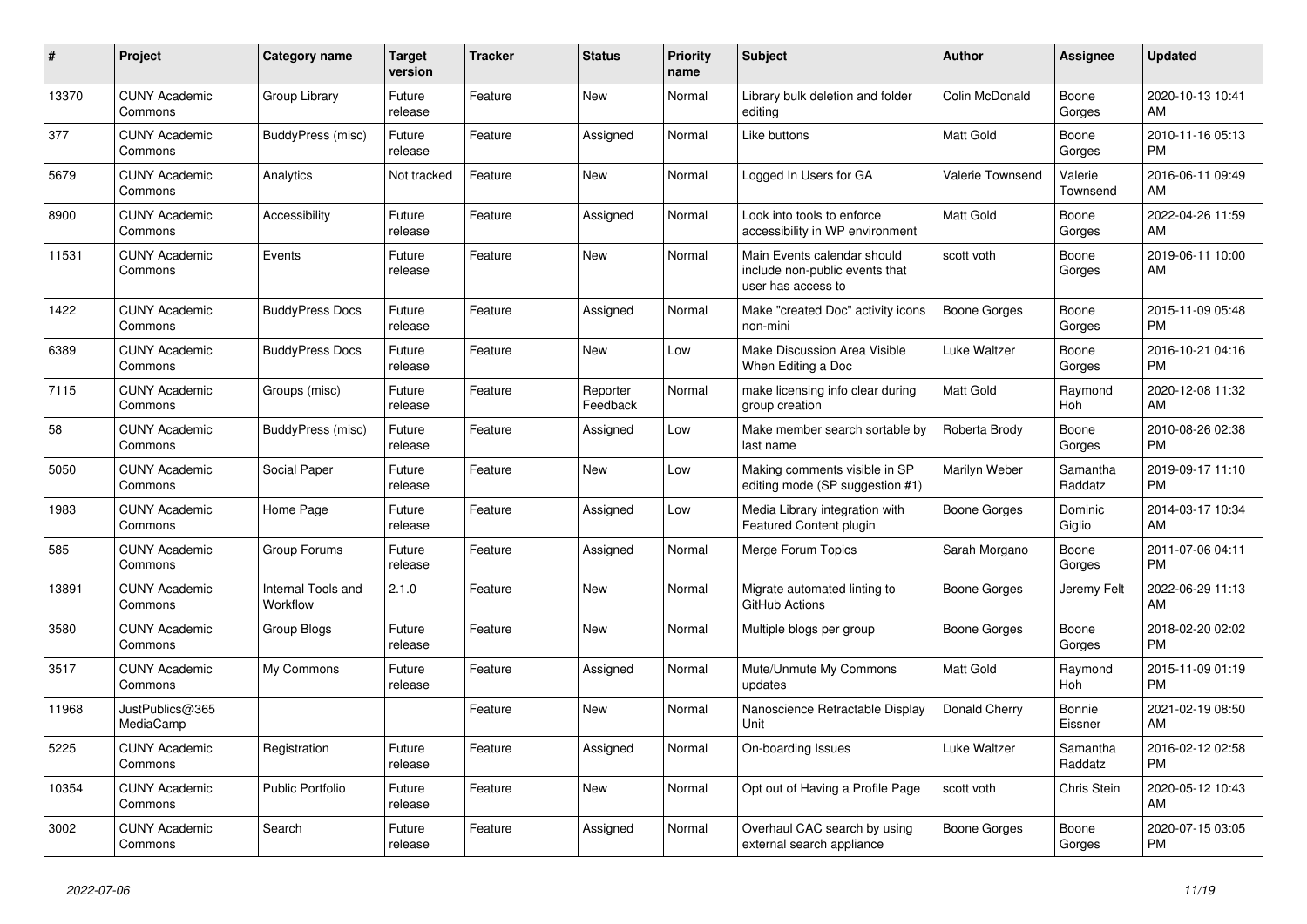| #     | <b>Project</b>                  | <b>Category name</b>           | <b>Target</b><br>version | <b>Tracker</b> | <b>Status</b> | Priority<br>name | <b>Subject</b>                                                          | <b>Author</b>           | Assignee            | <b>Updated</b>                |
|-------|---------------------------------|--------------------------------|--------------------------|----------------|---------------|------------------|-------------------------------------------------------------------------|-------------------------|---------------------|-------------------------------|
| 8976  | <b>CUNY Academic</b><br>Commons | Reply By Email                 | Not tracked              | Feature        | Assigned      | Normal           | Package RBE new topics posting?                                         | Matt Gold               | Raymond<br>Hoh      | 2017-12-04 02:34<br><b>PM</b> |
| 15194 | <b>CUNY Academic</b><br>Commons | Internal Tools and<br>Workflow | 2.1.0                    | Feature        | New           | Normal           | PHPCS sniff for un-restored<br>switch_to_blog() calls                   | Boone Gorges            | Jeremy Felt         | 2022-05-26 10:45<br>AM        |
| 1562  | <b>CUNY Academic</b><br>Commons | <b>WordPress Plugins</b>       | Future<br>release        | Feature        | Assigned      | Low              | Play with NYT Collaborative<br><b>Authoring Tool</b>                    | Matt Gold               | Boone<br>Gorges     | 2015-01-05 08:47<br><b>PM</b> |
| 10659 | <b>CUNY Academic</b><br>Commons | Group Forums                   | Future<br>release        | Feature        | Assigned      | Normal           | Post to multiple groups via email                                       | <b>Matt Gold</b>        | Raymond<br>Hoh      | 2018-11-15 12:54<br>AM        |
| 13912 | <b>CUNY Academic</b><br>Commons |                                | Not tracked              | Feature        | Hold          | Low              | posting "missed schedule"                                               | Marilyn Weber           |                     | 2021-02-23 10:46<br>AM        |
| 3090  | <b>CUNY Academic</b><br>Commons | Twitter page                   | Future<br>release        | Feature        | Assigned      | Normal           | Prevent Retweets from showing<br>up on Commons twitter page             | Matt Gold               | Tahir Butt          | 2016-10-24 11:31<br>AM        |
| 2325  | <b>CUNY Academic</b><br>Commons | BuddyPress (misc)              | Future<br>release        | Feature        | Assigned      | Low              | Profile should have separate fields<br>for first/last names             | l local admin           | Boone<br>Gorges     | 2015-11-09 06:09<br><b>PM</b> |
| 5316  | <b>CUNY Academic</b><br>Commons | User Experience                | Future<br>release        | Feature        | Assigned      | Normal           | Prompt user email address<br>updates                                    | <b>Matt Gold</b>        | Stephen Real        | 2016-12-21 03:30<br><b>PM</b> |
| 658   | <b>CUNY Academic</b><br>Commons | <b>WordPress Plugins</b>       | Future<br>release        | Feature        | Assigned      | Normal           | Rebulid Sitewide Tag Suggestion                                         | <b>Matt Gold</b>        | Boone<br>Gorges     | 2015-01-05 08:47<br><b>PM</b> |
| 653   | <b>CUNY Academic</b><br>Commons | Group Blogs                    | Future<br>release        | Feature        | Assigned      | Normal           | Redesign Integration of Groups<br>and Blogs                             | <b>Matt Gold</b>        | Samantha<br>Raddatz | 2015-11-09 05:40<br><b>PM</b> |
| 8836  | <b>CUNY Academic</b><br>Commons | <b>Blogs (BuddyPress)</b>      | Future<br>release        | Feature        | Assigned      | Normal           | Redesign site launch process                                            | <b>Matt Gold</b>        | Boone<br>Gorges     | 2019-10-03 02:49<br><b>PM</b> |
| 2881  | <b>CUNY Academic</b><br>Commons | <b>Public Portfolio</b>        | Future<br>release        | Feature        | Assigned      | Normal           | Redesign the UX for Profiles                                            | Chris Stein             | Chris Stein         | 2016-10-13 12:45<br><b>PM</b> |
| 1888  | <b>CUNY Academic</b><br>Commons | Home Page                      | Future<br>release        | Feature        | Assigned      | Normal           | Refactor BP MPO Activity Filter to<br>support proper pagination         | Sarah Morgano           | Boone<br>Gorges     | 2014-05-01 07:11<br><b>PM</b> |
| 16332 | <b>CUNY Academic</b><br>Commons |                                |                          | Feature        | <b>New</b>    | Normal           | Refining the OER Tag: Remove<br>OER tag option from Creation<br>Process | Laurie Hurson           |                     | 2022-07-05 01:07<br><b>PM</b> |
| 15883 | <b>CUNY Academic</b><br>Commons |                                | 2.1.0                    | Feature        | <b>New</b>    | Normal           | Release BPGES update                                                    | Boone Gorges            | Boone<br>Gorges     | 2022-05-26 10:39<br>AM        |
| 10380 | <b>CUNY Academic</b><br>Commons | WordPress (misc)               | Future<br>release        | Feature        | In Progress   | Normal           | Remove blacklisted plugins                                              | Boone Gorges            |                     | 2022-04-26 12:00<br><b>PM</b> |
| 1105  | <b>CUNY Academic</b><br>Commons | WordPress (misc)               | Future<br>release        | Feature        | Assigned      | Normal           | Rephrase Blog Privacy Options                                           | <b>Matt Gold</b>        | Samantha<br>Raddatz | 2015-11-09 06:19<br><b>PM</b> |
| 8902  | <b>CUNY Academic</b><br>Commons | Design                         | Not tracked              | Feature        | Assigned      | Normal           | Report back on research on<br><b>BuddyPress themes</b>                  | <b>Matt Gold</b>        | Michael Smith       | 2017-11-10 12:31<br><b>PM</b> |
| 9420  | <b>CUNY Academic</b><br>Commons | cuny.is                        | Not tracked              | Feature        | <b>New</b>    | Normal           | Request for http://cuny.is/streams                                      | Raffi<br>Khatchadourian | Marilyn<br>Weber    | 2018-04-02 10:08<br>AM        |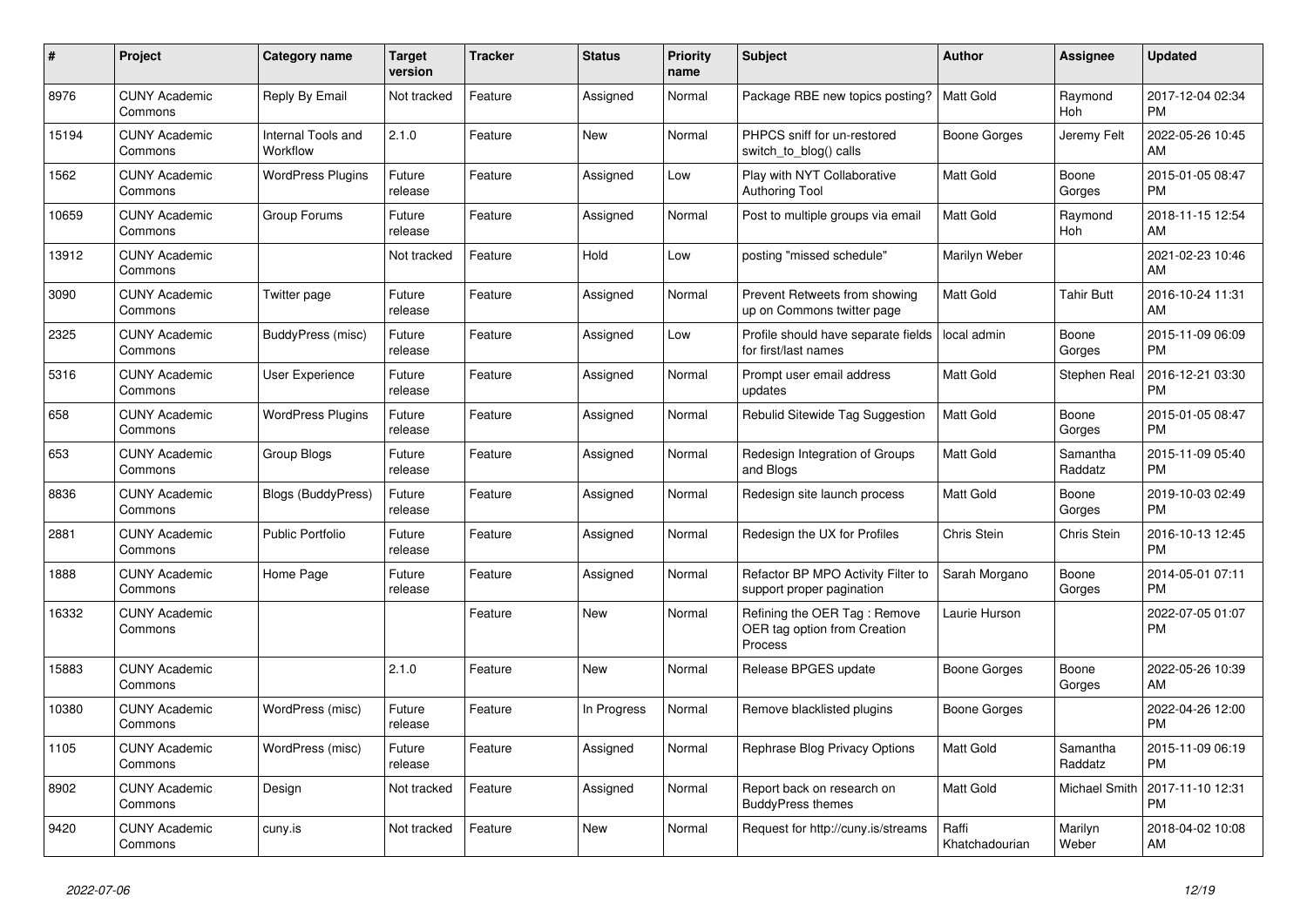| #     | Project                         | <b>Category name</b>           | <b>Target</b><br>version | <b>Tracker</b> | <b>Status</b>        | <b>Priority</b><br>name | Subject                                                                     | Author                  | <b>Assignee</b>     | <b>Updated</b>                |
|-------|---------------------------------|--------------------------------|--------------------------|----------------|----------------------|-------------------------|-----------------------------------------------------------------------------|-------------------------|---------------------|-------------------------------|
| 3475  | <b>CUNY Academic</b><br>Commons | Events                         | Future<br>release        | Feature        | Assigned             | Normal                  | Request to add plugin to<br>streamline room<br>booking/appointment booking  | Naomi Barrettara        | Boone<br>Gorges     | 2014-12-01 05:14<br><b>PM</b> |
| 2610  | <b>CUNY Academic</b><br>Commons | Group Invitations              | Future<br>release        | Feature        | Assigned             | Low                     | Request: Custom invitation<br>message to group invites                      | local admin             | Boone<br>Gorges     | 2015-11-09 06:13<br><b>PM</b> |
| 15604 | <b>CUNY Academic</b><br>Commons | <b>Email Notifications</b>     | Future<br>release        | Feature        | Assigned             | Normal                  | Restructure Commons Group<br><b>Digest Email Messages</b>                   | Matt Gold               | Boone<br>Gorges     | 2022-05-26 10:45<br>AM        |
| 3759  | <b>CUNY Academic</b><br>Commons | WordPress (misc)               | Future<br>release        | Feature        | Assigned             | Normal                  | Review Interface for Adding Users<br>to Blogs                               | <b>Matt Gold</b>        | Boone<br>Gorges     | 2015-03-24 05:52<br><b>PM</b> |
| 3230  | <b>CUNY Academic</b><br>Commons | Internal Tools and<br>Workflow | Not tracked              | Feature        | Assigned             | High                    | Scripts for quicker<br>provisioning/updating of<br>development environments | <b>Boone Gorges</b>     | Boone<br>Gorges     | 2016-01-26 04:54<br><b>PM</b> |
| 5053  | <b>CUNY Academic</b><br>Commons | Social Paper                   | Future<br>release        | Feature        | New                  | Low                     | Scrollable menu to add readers<br>(SP suggestion #4)                        | Marilyn Weber           | Samantha<br>Raddatz | 2016-04-21 05:21<br><b>PM</b> |
| 5052  | <b>CUNY Academic</b><br>Commons | Social Paper                   | Future<br>release        | Feature        | New                  | Low                     | Sentence by sentence or line by<br>line comments (SP suggestion #3)         | Marilyn Weber           | Boone<br>Gorges     | 2016-02-11 10:24<br><b>PM</b> |
| 1508  | <b>CUNY Academic</b><br>Commons | WordPress (misc)               | Future<br>release        | Feature        | Assigned             | Normal                  | Share login cookies across<br>mapped domains                                | <b>Boone Gorges</b>     | Boone<br>Gorges     | 2012-07-02 12:12<br><b>PM</b> |
| 1423  | <b>CUNY Academic</b><br>Commons | BuddyPress (misc)              | Future<br>release        | Feature        | Assigned             | Low                     | Show an avatar for pingback<br>comment activity items                       | <b>Boone Gorges</b>     | <b>Tahir Butt</b>   | 2016-10-24 12:03<br><b>PM</b> |
| 11077 | <b>CUNY Academic</b><br>Commons | Events                         | Not tracked              | Feature        | Reporter<br>Feedback | Normal                  | Show event category description<br>in event list view                       | Raffi<br>Khatchadourian |                     | 2019-02-12 10:38<br><b>PM</b> |
| 5205  | <b>CUNY Academic</b><br>Commons | Social Paper                   | Future<br>release        | Feature        | New                  | Normal                  | Social Paper folders                                                        | Marilyn Weber           |                     | 2016-02-11 10:24<br><b>PM</b> |
| 1744  | <b>CUNY Academic</b><br>Commons | <b>BuddyPress Docs</b>         | Future<br>release        | Feature        | Assigned             | Normal                  | Spreadsheet-style Docs                                                      | Boone Gorges            | Boone<br>Gorges     | 2015-11-09 06:13<br><b>PM</b> |
| 9028  | <b>CUNY Academic</b><br>Commons | Onboarding                     | Future<br>release        | Feature        | Assigned             | Normal                  | suggest groups to new members<br>during the registration process            | <b>Matt Gold</b>        | Chris Stein         | 2018-10-24 12:34<br><b>PM</b> |
| 9720  | <b>CUNY Academic</b><br>Commons | Authentication                 | Future<br>release        | Feature        | New                  | Normal                  | The Commons should be an<br>oAuth provider                                  | <b>Boone Gorges</b>     |                     | 2019-03-01 02:04<br><b>PM</b> |
| 8901  | <b>CUNY Academic</b><br>Commons | Accessibility                  | Future<br>release        | Feature        | Assigned             | Normal                  | Theme analysis for accessibility                                            | <b>Matt Gold</b>        | Boone<br>Gorges     | 2022-04-26 11:59<br>AM        |
| 7828  | <b>CUNY Academic</b><br>Commons |                                | Not tracked              | Feature        | Assigned             | Normal                  | Theme Assessment 2017                                                       | Margaret Galvan         | Margaret<br>Galvan  | 2017-05-02 10:41<br>PM        |
| 8211  | <b>CUNY Academic</b><br>Commons | <b>WordPress Themes</b>        | Future<br>release        | Feature        | New                  | Normal                  | Theme Suggestions: Material<br>Design-Inspired Themes                       | Margaret Galvan         | Margaret<br>Galvan  | 2017-08-07 02:48<br><b>PM</b> |
| 519   | <b>CUNY Academic</b><br>Commons | <b>BuddyPress Docs</b>         | Future<br>release        | Feature        | Assigned             | Low                     | TOC for individual docs - for new<br>BP "wiki-like" plugin                  | scott voth              | Boone<br>Gorges     | 2015-11-09 05:54<br><b>PM</b> |
| 12446 | <b>CUNY Academic</b><br>Commons | Groups (misc)                  | Future<br>release        | Feature        | Reporter<br>Feedback | Normal                  | Toggle default site to group forum<br>posting                               | Laurie Hurson           | Laurie Hurson       | 2020-03-10 11:57<br>AM        |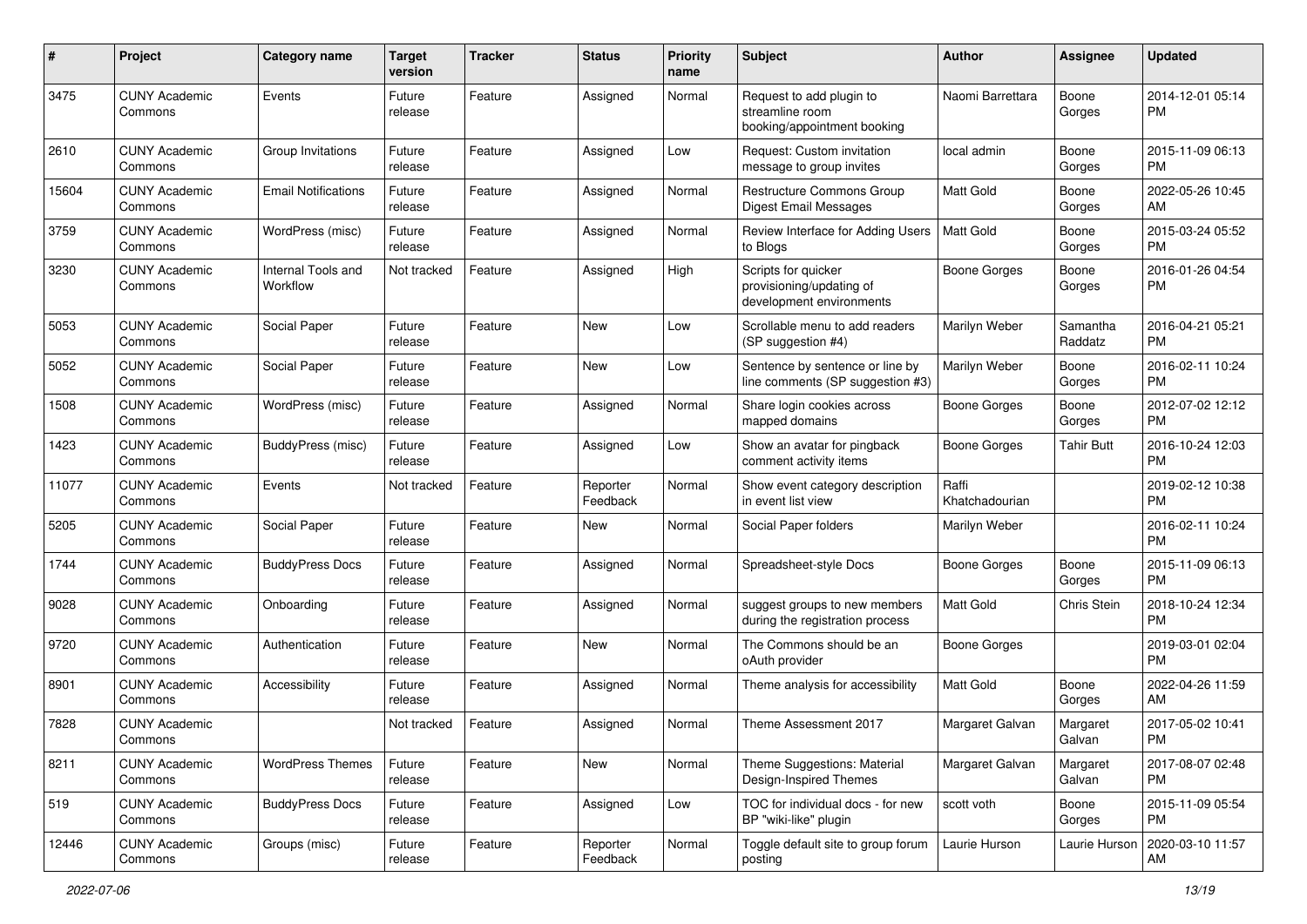| #     | Project                         | Category name            | <b>Target</b><br>version | <b>Tracker</b> | <b>Status</b>        | <b>Priority</b><br>name | <b>Subject</b>                                                               | <b>Author</b>      | Assignee        | <b>Updated</b>                |
|-------|---------------------------------|--------------------------|--------------------------|----------------|----------------------|-------------------------|------------------------------------------------------------------------------|--------------------|-----------------|-------------------------------|
| 1460  | <b>CUNY Academic</b><br>Commons | Analytics                | Future<br>release        | Feature        | Assigned             | Normal                  | <b>Update System Report</b>                                                  | <b>Brian Foote</b> | Boone<br>Gorges | 2015-11-09 06:13<br><b>PM</b> |
| 8898  | <b>CUNY Academic</b><br>Commons | Social Paper             | Not tracked              | Feature        | Assigned             | Normal                  | Usage data on docs and social<br>paper                                       | <b>Matt Gold</b>   | Matt Gold       | 2017-11-16 11:32<br>AM        |
| 10368 | <b>CUNY Academic</b><br>Commons |                          | Future<br>release        | Feature        | Assigned             | Normal                  | Use ORCID data to populate<br>academic profile page                          | Stephen Francoeur  | Boone<br>Gorges | 2018-09-25 01:53<br><b>PM</b> |
| 1192  | <b>CUNY Academic</b><br>Commons | <b>Group Files</b>       | Future<br>release        | Feature        | Assigned             | Low                     | When posting group files, allow<br>users to add a category without<br>saving | <b>Matt Gold</b>   | Raymond<br>Hoh  | 2015-11-09 05:53<br><b>PM</b> |
| 11517 | <b>CUNY Academic</b><br>Commons |                          | Not tracked              | Feature        | Assigned             | Normal                  | wp-accessibility plugin should not<br>strip 'target="_blank"' by default     | Boone Gorges       | Laurie Hurson   | 2019-09-24 09:57<br>AM        |
| 5234  | <b>CUNY Academic</b><br>Commons | Membership               | Future<br>release        | Feature        | Assigned             | Normal                  | Write Unconfirmed patch for WP                                               | Boone Gorges       | Boone<br>Gorges | 2016-10-24 11:18<br>AM        |
| 12741 | <b>CUNY Academic</b><br>Commons | <b>WordPress Plugins</b> | Not tracked              | Support        | Reporter<br>Feedback | Normal                  | Tableau Public Viz Block                                                     | Marilyn Weber      | Raymond<br>Hoh  | 2020-05-12 11:00<br>AM        |
| 12352 | <b>CUNY Academic</b><br>Commons |                          | Not tracked              | Support        | New                  | Normal                  | "posts list" page builder block<br>option                                    | Marilyn Weber      |                 | 2020-02-03 01:29<br><b>PM</b> |
| 14983 | <b>CUNY Academic</b><br>Commons | WordPress (misc)         | Not tracked              | Support        | Reporter<br>Feedback | Normal                  | "Read More" tag not working                                                  | Rebecca Krisel     | Raymond<br>Hoh  | 2021-11-23 01:17<br><b>PM</b> |
| 9729  | <b>CUNY Academic</b><br>Commons | <b>SEO</b>               | Not tracked              | Support        | <b>New</b>           | Normal                  | 503 Errors showing on<br>newlaborforum.cuny.edu                              | Diane Krauthamer   | Raymond<br>Hoh  | 2018-05-22 04:48<br><b>PM</b> |
| 11848 | <b>CUNY Academic</b><br>Commons |                          | Not tracked              | Support        | Hold                 | Normal                  | a Dean of Faculty wants to share<br>a large file                             | Marilyn Weber      |                 | 2019-09-24 08:44<br>AM        |
| 13034 | <b>CUNY Academic</b><br>Commons |                          | Not tracked              | Support        | Reporter<br>Feedback | Normal                  | a site is asking people to join the<br>Commons to get a download             | Marilyn Weber      |                 | 2020-07-12 07:23<br>AM        |
| 13255 | <b>CUNY Academic</b><br>Commons |                          | Not tracked              | Support        | Reporter<br>Feedback | Normal                  | Accessibility problems                                                       | Marilyn Weber      |                 | 2020-09-01 05:48<br><b>PM</b> |
| 3492  | <b>CUNY Academic</b><br>Commons | <b>WordPress Themes</b>  | Future<br>release        | Support        | Assigned             | Normal                  | Add CBOX theme to the<br>Commons                                             | scott voth         | Raymond<br>Hoh  | 2014-10-08 05:55<br><b>PM</b> |
| 15370 | <b>CUNY Academic</b><br>Commons |                          |                          | Support        | Reporter<br>Feedback | Normal                  | All-in-One Event Calendar?                                                   | Marilyn Weber      |                 | 2022-02-17 11:03<br>AM        |
| 15176 | <b>CUNY Academic</b><br>Commons |                          | Not tracked              | Support        | Reporter<br>Feedback | Normal                  | Archiving Q Writing & Old<br>Wordpress Sites on the Commons                  | Laurie Hurson      |                 | 2022-02-08 10:28<br>AM        |
| 9211  | <b>CUNY Academic</b><br>Commons | <b>WordPress Plugins</b> | Future<br>release        | Support        | Reporter<br>Feedback | Normal                  | Auto-Role Setting in Forum Plugin<br>Causing Some Confusion                  | Luke Waltzer       | Boone<br>Gorges | 2018-03-13 11:44<br>AM        |
| 11787 | <b>CUNY Academic</b><br>Commons |                          | Not tracked              | Support        | Reporter<br>Feedback | Normal                  | automated comments notifications<br>on ZenDesk                               | Marilyn Weber      |                 | 2019-08-26 06:18<br><b>PM</b> |
| 13975 | <b>CUNY Academic</b><br>Commons | Social Paper             | Not tracked              | Support        | Reporter<br>Feedback | Normal                  | can't approve comments on Social<br>Paper paper                              | Marilyn Weber      |                 | 2021-02-12 09:33<br>AM        |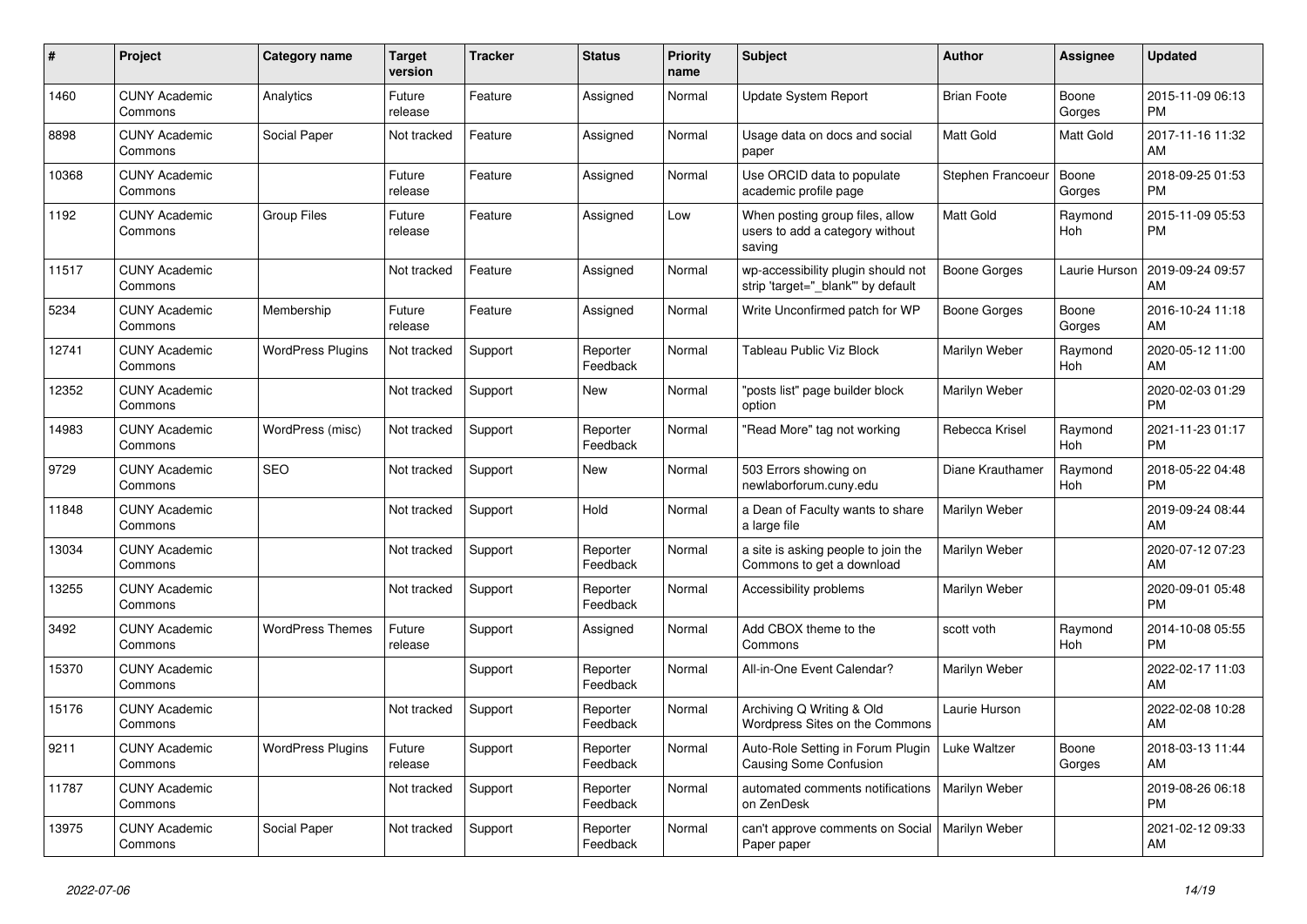| #     | <b>Project</b>                  | <b>Category name</b>     | <b>Target</b><br>version | <b>Tracker</b> | <b>Status</b>        | <b>Priority</b><br>name | <b>Subject</b>                                                                     | <b>Author</b>    | Assignee         | <b>Updated</b>                |
|-------|---------------------------------|--------------------------|--------------------------|----------------|----------------------|-------------------------|------------------------------------------------------------------------------------|------------------|------------------|-------------------------------|
| 11624 | <b>CUNY Academic</b><br>Commons | WordPress (misc)         | Not tracked              | Support        | New                  | Normal                  | Change pages into posts or swap<br>database for a Commons site?                    | Stephen Klein    | Raymond<br>Hoh   | 2019-07-09 11:04<br>AM        |
| 10657 | <b>CUNY Academic</b><br>Commons |                          | Not tracked              | Support        | Reporter<br>Feedback | Normal                  | child theme problems                                                               | Marilyn Weber    |                  | 2018-11-08 01:19<br><b>PM</b> |
| 14994 | <b>CUNY Academic</b><br>Commons | cdev.gc.cuny.edu         | Not tracked              | Support        | In Progress          | Normal                  | Clear Cache on CDEV                                                                | scott voth       | Raymond<br>Hoh   | 2021-12-07 03:51<br><b>PM</b> |
| 11449 | <b>CUNY Academic</b><br>Commons | WordPress - Media        | Not tracked              | Support        | Reporter<br>Feedback | Normal                  | Cloning Media Library for JITP<br>from Staging to Production Site                  | Patrick DeDauw   | Boone<br>Gorges  | 2019-05-13 12:00<br><b>PM</b> |
| 10982 | <b>CUNY Academic</b><br>Commons | Domain Mapping           | Not tracked              | Support        | Reporter<br>Feedback | Normal                  | <b>CNAME</b> question                                                              | scott voth       |                  | 2019-01-22 04:29<br><b>PM</b> |
| 11519 | <b>CUNY Academic</b><br>Commons |                          | Not tracked              | Support        | Assigned             | Normal                  | comment option not appearing                                                       | Marilyn Weber    |                  | 2019-09-24 10:28<br>AM        |
| 11149 | <b>CUNY Academic</b><br>Commons |                          | Not tracked              | Support        | Reporter<br>Feedback | Normal                  | comments getting blocked                                                           | Marilyn Weber    | Raymond<br>Hoh   | 2019-03-26 11:40<br>AM        |
| 636   | <b>CUNY Academic</b><br>Commons | WordPress (misc)         | Not tracked              | Support        | Assigned             | Normal                  | Create Lynda.com-like Table of<br>Contents for Prospective Tutorial<br>Screencasts | <b>Matt Gold</b> | scott voth       | 2016-02-23 03:12<br><b>PM</b> |
| 13946 | <b>CUNY Academic</b><br>Commons | <b>WordPress Plugins</b> | 2.1.0                    | Support        | Assigned             | Normal                  | Custom Embed handler For<br>OneDrive files                                         | scott voth       | Raymond<br>Hoh   | 2022-05-26 10:46<br>AM        |
| 11509 | <b>CUNY Academic</b><br>Commons |                          | Not tracked              | Support        | Reporter<br>Feedback | Normal                  | deleted Page causing a Menu<br>problem?                                            | Marilyn Weber    |                  | 2019-06-04 09:54<br>AM        |
| 15260 | <b>CUNY Academic</b><br>Commons |                          |                          | Support        | Reporter<br>Feedback | Normal                  | Diacritical markings   European<br><b>Stages</b>                                   | Marilyn Weber    |                  | 2022-02-04 08:16<br>AM        |
| 11386 | <b>CUNY Academic</b><br>Commons | WordPress - Media        | Not tracked              | Support        | Reporter<br>Feedback | Normal                  | disappearing images                                                                | scott voth       | Boone<br>Gorges  | 2019-05-14 10:32<br>AM        |
| 9207  | <b>CUNY Academic</b><br>Commons |                          | Future<br>release        | Support        | Reporter<br>Feedback | Normal                  | display dashboards made in<br>Tableau?                                             | Marilyn Weber    | Boone<br>Gorges  | 2018-04-10 10:42<br>AM        |
| 11493 | <b>CUNY Academic</b><br>Commons | Domain Mapping           | Not tracked              | Support        | Reporter<br>Feedback | Normal                  | Domain Mapping Request - Talia<br>Schaffer                                         | scott voth       | Matt Gold        | 2019-08-06 08:39<br>AM        |
| 12382 | <b>CUNY Academic</b><br>Commons | Membership               | Not tracked              | Support        | New                  | Normal                  | Email request change                                                               | Marilyn Weber    | Marilyn<br>Weber | 2020-02-06 12:56<br><b>PM</b> |
| 15655 | <b>CUNY Academic</b><br>Commons |                          | 2.0.3                    | Support        | Reporter<br>Feedback | Normal                  | Event Aggregator plugin?                                                           | Marilyn Weber    |                  | 2022-06-29 11:32<br>AM        |
| 15565 | <b>CUNY Academic</b><br>Commons |                          |                          | Support        | New                  | Normal                  | Events - send updates to an email<br>listserv                                      | Marilyn Weber    |                  | 2022-03-10 01:06<br><b>PM</b> |
| 14398 | <b>CUNY Academic</b><br>Commons |                          | Not tracked              | Support        | Reporter<br>Feedback | Normal                  | Events plug-in notification problem   Marilyn Weber                                |                  |                  | 2021-05-11 11:21<br>AM        |
| 10839 | <b>CUNY Academic</b><br>Commons | About page               | Not tracked              | Support        | <b>New</b>           | Normal                  | <b>Mission Statement Needs</b><br>Revision                                         | scott voth       | Matt Gold        | 2018-12-26 10:58<br>AM        |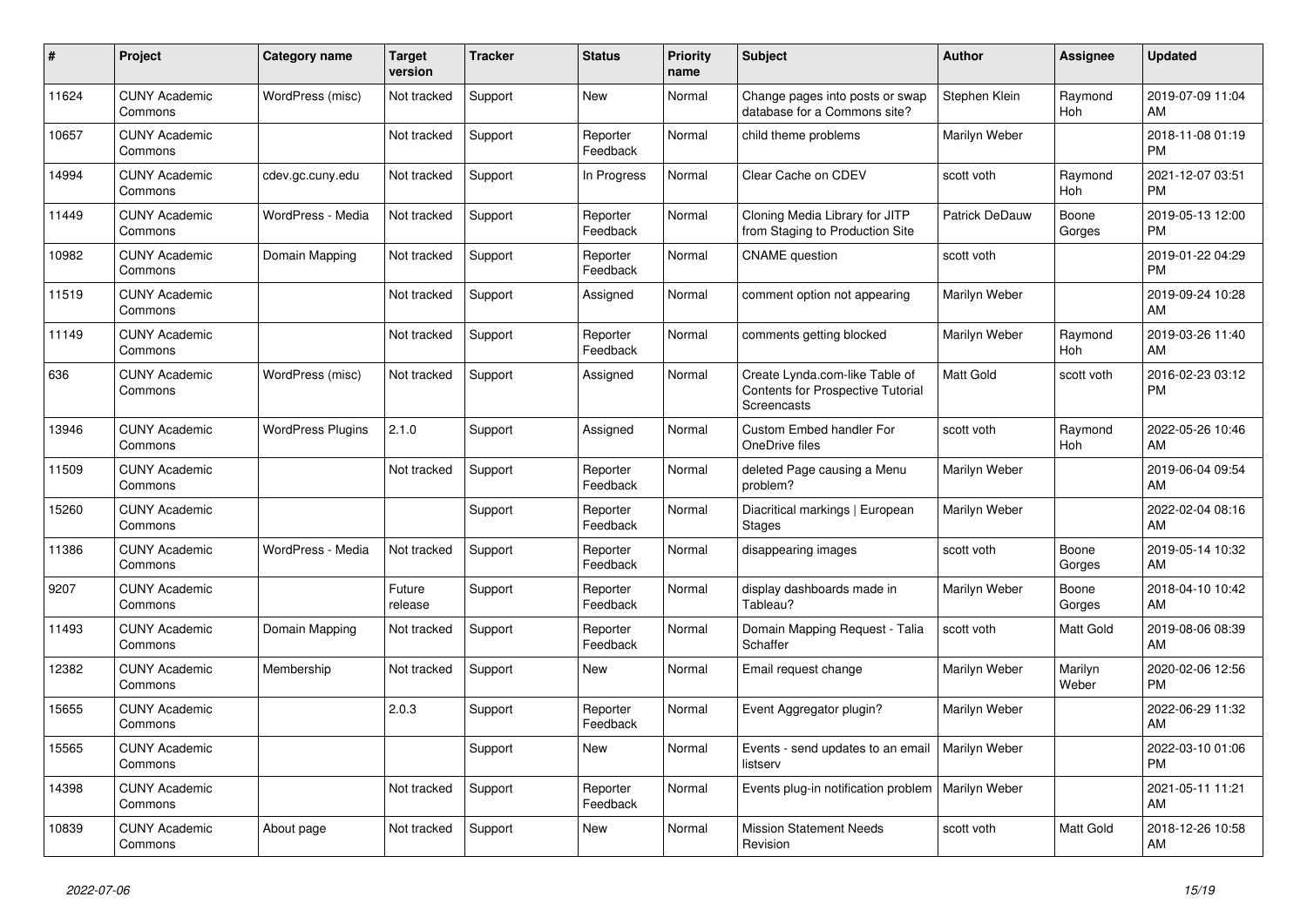| #     | Project                         | Category name            | Target<br>version | <b>Tracker</b> | <b>Status</b>        | <b>Priority</b><br>name | <b>Subject</b>                                                    | Author           | <b>Assignee</b>     | <b>Updated</b>                |
|-------|---------------------------------|--------------------------|-------------------|----------------|----------------------|-------------------------|-------------------------------------------------------------------|------------------|---------------------|-------------------------------|
| 11883 | <b>CUNY Academic</b><br>Commons | Help/Codex               | Not tracked       | Support        | <b>New</b>           | Normal                  | Need Embedding Help Page<br>Update (Tableau)                      | Anthony Wheeler  | scott voth          | 2019-09-24 08:49<br>AM        |
| 15169 | <b>CUNY Academic</b><br>Commons |                          | 2.0.3             | Support        | Reporter<br>Feedback | Normal                  | new Prelude website zipfiles for<br>custom theme and other files. | Marilyn Weber    |                     | 2022-06-29 11:32<br><b>AM</b> |
| 15045 | <b>CUNY Academic</b><br>Commons |                          |                   | Support        | <b>New</b>           | Normal                  | no result for KCeL in the search<br>box on the commons            | Marilyn Weber    |                     | 2021-12-10 11:29<br>AM        |
| 12004 | <b>CUNY Academic</b><br>Commons |                          | Not tracked       | Support        | Reporter<br>Feedback | Normal                  | Notifications for spam blog<br>comments                           | Gina Cherry      | Raymond<br>Hoh      | 2019-11-01 12:05<br><b>PM</b> |
| 14074 | <b>CUNY Academic</b><br>Commons | WordPress (misc)         | Not tracked       | Support        | Reporter<br>Feedback | Normal                  | page password protection problem                                  | Marilyn Weber    |                     | 2021-03-02 11:03<br>AM        |
| 8607  | <b>CUNY Academic</b><br>Commons |                          | Not tracked       | Support        | <b>New</b>           | Normal                  | Paypal?                                                           | Marilyn Weber    | Matt Gold           | 2018-05-15 01:37<br><b>PM</b> |
| 11788 | <b>CUNY Academic</b><br>Commons | <b>WordPress Plugins</b> | Future<br>release | Support        | Reporter<br>Feedback | Normal                  | Plugin Request - Browse Aloud                                     | scott voth       |                     | 2019-09-24 08:42<br>AM        |
| 11771 | <b>CUNY Academic</b><br>Commons |                          | Not tracked       | Support        | Reporter<br>Feedback | Normal                  | post displays in sections                                         | Marilyn Weber    |                     | 2019-08-20 10:34<br>AM        |
| 4986  | <b>CUNY Academic</b><br>Commons | ZenDesk                  | Not tracked       | Support        | Assigned             | Normal                  | Prepare documentation for<br>Zendesk re web widget                | <b>Matt Gold</b> | Samantha<br>Raddatz | 2016-02-25 03:09<br><b>PM</b> |
| 14900 | <b>CUNY Academic</b><br>Commons |                          | Not tracked       | Support        | Reporter<br>Feedback | Normal                  | previous theme?                                                   | Marilyn Weber    |                     | 2021-10-25 10:31<br>AM        |
| 13286 | <b>CUNY Academic</b><br>Commons |                          | Not tracked       | Support        | <b>New</b>           | Normal                  | problem connecting with<br>WordPress app                          | Marilyn Weber    | Raymond<br>Hoh      | 2020-09-08 11:16<br>AM        |
| 15685 | <b>CUNY Academic</b><br>Commons |                          |                   | Support        | <b>New</b>           | High                    | problem with chrome?                                              | Marilyn Weber    |                     | 2022-04-25 03:40<br><b>PM</b> |
| 14842 | <b>CUNY Academic</b><br>Commons |                          | Not tracked       | Support        | Reporter<br>Feedback | Normal                  | Question about widgets and block<br>editor                        | Gina Cherry      |                     | 2021-10-06 03:01<br><b>PM</b> |
| 16110 | <b>CUNY Academic</b><br>Commons |                          |                   | Support        | Reporter<br>Feedback | Normal                  | remove Creative Commons<br>license from pages?                    | Marilyn Weber    | Raymond<br>Hoh      | 2022-05-17 06:11<br><b>PM</b> |
| 5826  | <b>CUNY Academic</b><br>Commons | <b>WordPress Plugins</b> | Future<br>release | Support        | Reporter<br>Feedback | Normal                  | <b>Remove Subscription Options</b><br>plugin from directory       | Sarah Morgano    | Sarah<br>Morgano    | 2016-10-21 04:14<br><b>PM</b> |
| 11496 | <b>CUNY Academic</b><br>Commons | <b>Public Portfolio</b>  | 1.15.2            | Support        | New                  | Normal                  | Replace Twitter Icon on Member<br>Portfolio page                  | scott voth       | Boone<br>Gorges     | 2019-06-06 01:03<br><b>PM</b> |
| 4070  | <b>CUNY Academic</b><br>Commons | Analytics                | Not tracked       | Support        | Assigned             | Normal                  | Request for JITP site analytics                                   | <b>Matt Gold</b> | Seth Persons        | 2016-02-23 03:09<br><b>PM</b> |
| 16099 | <b>CUNY Academic</b><br>Commons |                          |                   | Support        | Reporter<br>Feedback | Normal                  | request for Newsletter Glue                                       | Marilyn Weber    |                     | 2022-05-13 12:14<br><b>PM</b> |
| 12247 | <b>CUNY Academic</b><br>Commons | Publicity                | Not tracked       | Support        | New                  | Normal                  | <b>Screenshot of First Commons</b><br>Homepage                    | scott voth       | scott voth          | 2020-01-14 12:08<br>PM        |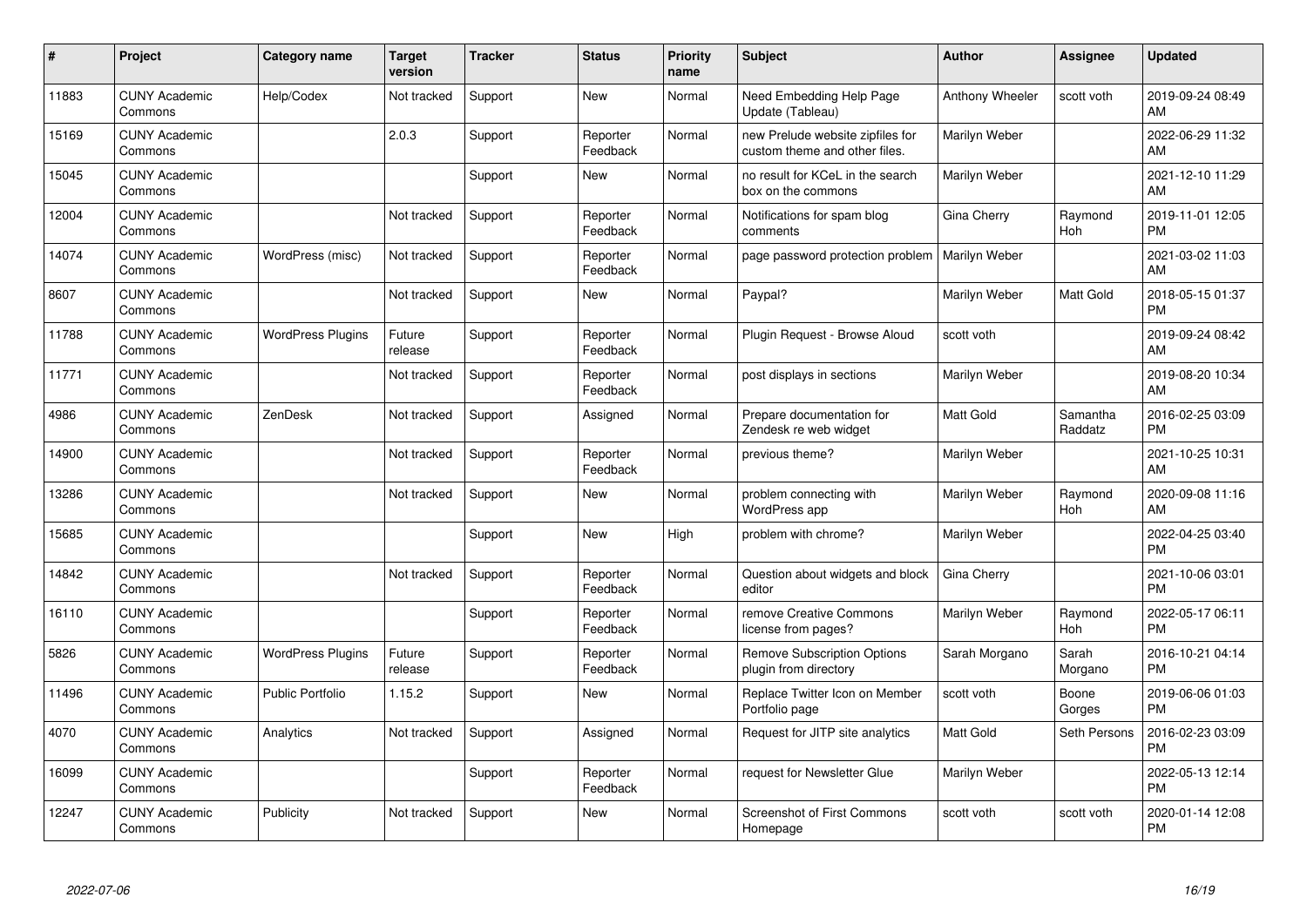| #     | Project                         | Category name             | Target<br>version | <b>Tracker</b> | <b>Status</b>        | <b>Priority</b><br>name | <b>Subject</b>                                                      | <b>Author</b>    | <b>Assignee</b>    | <b>Updated</b>                |
|-------|---------------------------------|---------------------------|-------------------|----------------|----------------------|-------------------------|---------------------------------------------------------------------|------------------|--------------------|-------------------------------|
| 12484 | <b>CUNY Academic</b><br>Commons |                           | Not tracked       | Support        | Reporter<br>Feedback | Normal                  | Sign up Code for COIL Course<br>starting in March                   | Laurie Hurson    | Matt Gold          | 2020-03-02 02:26<br><b>PM</b> |
| 12328 | <b>CUNY Academic</b><br>Commons |                           | Not tracked       | Support        | New                  | Normal                  | Sign up Code for Non-CUNY<br>Faculty                                | Laurie Hurson    |                    | 2020-01-28 10:25<br>AM        |
| 15767 | <b>CUNY Academic</b><br>Commons | WordPress (misc)          |                   | Support        | <b>New</b>           | Normal                  | Site loading slowly                                                 | scott voth       | Boone<br>Gorges    | 2022-04-04 08:56<br><b>PM</b> |
| 15816 | <b>CUNY Academic</b><br>Commons |                           | Not tracked       | Support        | <b>New</b>           | Normal                  | slow loading at SPS                                                 | Marilyn Weber    |                    | 2022-04-05 01:26<br><b>PM</b> |
| 2175  | <b>CUNY Academic</b><br>Commons | WordPress (misc)          | Not tracked       | Support        | Assigned             | Normal                  | Subscibe 2 vs. Jetpack<br>subscription options                      | local admin      | Matt Gold          | 2016-01-26 04:58<br><b>PM</b> |
| 14911 | <b>CUNY Academic</b><br>Commons | <b>WordPress Themes</b>   | Not tracked       | Support        | <b>New</b>           | Normal                  | Twentytwentyone theme                                               | Marilyn Weber    |                    | 2021-10-28 10:37<br>AM        |
| 11545 | <b>CUNY Academic</b><br>Commons | <b>WordPress Plugins</b>  | Not tracked       | Support        | New                  | Normal                  | Twitter searches in WordPress                                       | Gina Cherry      | Matt Gold          | 2019-09-23 01:03<br><b>PM</b> |
| 12350 | <b>CUNY Academic</b><br>Commons | <b>Blogs (BuddyPress)</b> | Not tracked       | Support        | Reporter<br>Feedback | Normal                  | URL creation problem                                                | Marilyn Weber    |                    | 2020-02-03 11:27<br>AM        |
| 14784 | <b>CUNY Academic</b><br>Commons |                           |                   | Support        | Reporter<br>Feedback | Normal                  | User report of logo problem when<br>using Customizer theme          | Marilyn Weber    |                    | 2021-09-17 10:25<br>AM        |
| 10273 | <b>CUNY Academic</b><br>Commons | Registration              | Not tracked       | Support        | Reporter<br>Feedback | Normal                  | users combining CF and campus<br>address                            | Marilyn Weber    |                    | 2019-09-18 10:58<br>AM        |
| 14538 | <b>CUNY Academic</b><br>Commons |                           | Not tracked       | Support        | Reporter<br>Feedback | Normal                  | Weebly To Commons                                                   | Laurie Hurson    |                    | 2021-09-14 10:47<br>AM        |
| 9941  | <b>CUNY Academic</b><br>Commons | Wiki                      | Not tracked       | Support        | Assigned             | Normal                  | Wiki functionality                                                  | Matt Gold        | Boone<br>Gorges    | 2018-06-26 10:57<br>AM        |
| 8666  | <b>CUNY Academic</b><br>Commons | Teaching                  | Not tracked       | Documentation  | Assigned             | Normal                  | Create Teaching on the Commons<br>Resource Page                     | Matt Gold        | Laurie Hurson      | 2019-09-23 03:16<br><b>PM</b> |
| 3565  | <b>CUNY Academic</b><br>Commons | My Commons                | Not tracked       | Documentation  | New                  | Normal                  | Load Newest inconsistencies                                         | Chris Stein      | scott voth         | 2015-11-09 01:16<br><b>PM</b> |
| 3524  | <b>CUNY Academic</b><br>Commons | Documentation             | Not tracked       | Documentation  | Assigned             | Normal                  | Post describing all you can do<br>when starting up a new blog/group | Matt Gold        | scott voth         | 2014-10-04 12:56<br><b>PM</b> |
| 2666  | <b>CUNY Academic</b><br>Commons | About page                | Not tracked       | Documentation  | Assigned             | Normal                  | <b>Update About Text</b>                                            | Chris Stein      | Luke Waltzer       | 2016-03-04 11:19<br>AM        |
| 12392 | <b>CUNY Academic</b><br>Commons | Help/Codex                | Not tracked       | Documentation  | New                  | Normal                  | <b>Updates to Common Commons</b><br>Questions on Help Page          | scott voth       | Margaret<br>Galvan | 2020-02-11 10:53<br>AM        |
| 9015  | <b>CUNY Academic</b><br>Commons | Groups (misc)             | Not tracked       | Outreach       | Assigned             | Normal                  | Email group admins the email<br>addresses of their groups           | Matt Gold        | Matt Gold          | 2018-01-02 09:54<br>AM        |
| 3369  | <b>CUNY Academic</b><br>Commons | Reply By Email            | Not tracked       | Outreach       | Hold                 | Normal                  | Release reply by email to WP<br>plugin directory                    | <b>Matt Gold</b> | Raymond<br>Hoh     | 2016-03-01 12:46<br>PM        |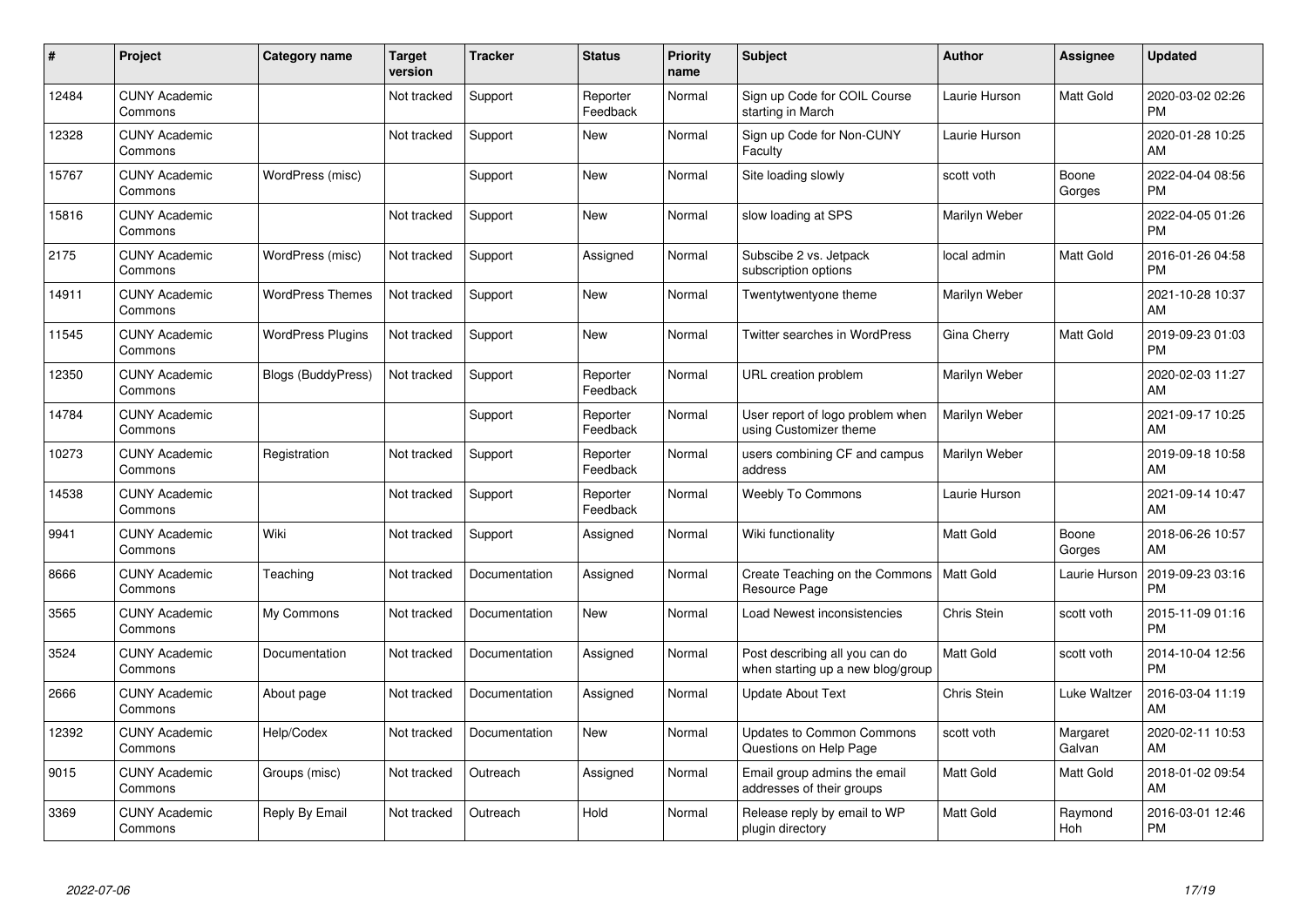| #     | Project                         | Category name          | <b>Target</b><br>version | <b>Tracker</b> | <b>Status</b>        | Priority<br>name | <b>Subject</b>                                                                       | <b>Author</b>           | <b>Assignee</b>     | <b>Updated</b>                |
|-------|---------------------------------|------------------------|--------------------------|----------------|----------------------|------------------|--------------------------------------------------------------------------------------|-------------------------|---------------------|-------------------------------|
| 14504 | <b>CUNY Academic</b><br>Commons |                        | Not tracked              | Publicity      | Reporter<br>Feedback | Normal           | Adding showcases to home page<br>menu                                                | Laurie Hurson           | Boone<br>Gorges     | 2022-01-19 03:26<br><b>PM</b> |
| 11393 | <b>CUNY Academic</b><br>Commons |                        | Not tracked              | Publicity      | New                  | Normal           | After 1.15 release, ceate a hero<br>slide and post about adding a site<br>to a group | scott voth              | Patrick<br>Sweeney  | 2019-05-14 10:32<br>AM        |
| 3509  | <b>CUNY Academic</b><br>Commons | Publicity              | 1.7                      | Publicity      | New                  | Normal           | Create 1.7 digital signage imagery                                                   | Micki Kaufman           | Marilyn<br>Weber    | 2014-10-01 12:40<br><b>PM</b> |
| 6665  | <b>CUNY Academic</b><br>Commons |                        | Not tracked              | Publicity      | <b>New</b>           | Normal           | Dead Link in 1.10 announcement<br>post                                               | Paige Dupont            | Stephen Real        | 2016-12-01 03:11<br><b>PM</b> |
| 6014  | <b>CUNY Academic</b><br>Commons | Publicity              | Future<br>release        | Publicity      | Reporter<br>Feedback | Normal           | Google search listing                                                                | <b>Matt Gold</b>        | Boone<br>Gorges     | 2016-09-21 03:48<br><b>PM</b> |
| 14475 | <b>CUNY Academic</b><br>Commons |                        | Not tracked              | Publicity      | <b>New</b>           | Normal           | <b>OER Showcase Page</b>                                                             | Laurie Hurson           | Laurie Hurson       | 2021-09-14 10:46<br>AM        |
| 2612  | <b>CUNY Academic</b><br>Commons |                        | Not tracked              | Publicity      | Assigned             | Normal           | Pinterest site for the Commons                                                       | local admin             | Sarah<br>Morgano    | 2016-03-04 11:19<br>AM        |
| 3510  | <b>CUNY Academic</b><br>Commons | Publicity              | 1.7                      | Publicity      | Assigned             | Normal           | Post on the News Blog re: 'My<br>Commons'                                            | Micki Kaufman           | Sarah<br>Morgano    | 2014-10-15 11:18<br>AM        |
| 3506  | <b>CUNY Academic</b><br>Commons | Publicity              | 1.7                      | Publicity      | <b>New</b>           | Normal           | Prepare 1.7 email messaging                                                          | Micki Kaufman           | Micki<br>Kaufman    | 2014-10-01 12:36<br><b>PM</b> |
| 3511  | <b>CUNY Academic</b><br>Commons | Publicity              | 1.7                      | Publicity      | Assigned             | Normal           | Social media for 1.7                                                                 | Micki Kaufman           | Sarah<br>Morgano    | 2014-10-14 03:32<br><b>PM</b> |
| 5298  | <b>CUNY Academic</b><br>Commons |                        | Not tracked              | Publicity      | New                  | Normal           | Survey Pop-Up Text                                                                   | Samantha Raddatz        | Samantha<br>Raddatz | 2016-03-22 12:27<br><b>PM</b> |
| 5182  | <b>CUNY Academic</b><br>Commons | Social Paper           | Future<br>release        | Design/UX      | <b>New</b>           | Normal           | "Publishing" a private paper on<br>social paper?                                     | Raffi<br>Khatchadourian | Boone<br>Gorges     | 2016-10-13 04:12<br><b>PM</b> |
| 4221  | <b>CUNY Academic</b><br>Commons | Group Forums           | Future<br>release        | Design/UX      | Assigned             | Normal           | Add 'Number of Posts' display<br>option to Forum page                                | Samantha Raddatz        | Samantha<br>Raddatz | 2015-06-26 02:21<br><b>PM</b> |
| 4222  | <b>CUNY Academic</b><br>Commons | User Experience        | Future<br>release        | Design/UX      | New                  | Normal           | Add information to 'Delete<br>Account' page                                          | Samantha Raddatz        | scott voth          | 2015-06-26 11:35<br>AM        |
| 4225  | <b>CUNY Academic</b><br>Commons | DiRT Integration       | Future<br>release        | Design/UX      | New                  | Normal           | Add information to DIRT page (in<br>Create a Group)                                  | Samantha Raddatz        | Matt Gold           | 2015-06-26 03:14<br><b>PM</b> |
| 4226  | <b>CUNY Academic</b><br>Commons | <b>BuddyPress Docs</b> | Future<br>release        | Design/UX      | <b>New</b>           | Normal           | Add option to connect a Doc with<br>a Group                                          | Samantha Raddatz        | Samantha<br>Raddatz | 2015-09-09 04:08<br><b>PM</b> |
| 7624  | <b>CUNY Academic</b><br>Commons | BuddyPress (misc)      | Future<br>release        | Design/UX      | <b>New</b>           | Normal           | <b>BP Notifications</b>                                                              | Luke Waltzer            | Paige Dupont        | 2017-02-08 10:43<br><b>PM</b> |
| 4404  | <b>CUNY Academic</b><br>Commons | Public Portfolio       | Future<br>release        | Design/UX      | Assigned             | Normal           | Change color of permissions info<br>on portfolio editing interface                   | <b>Matt Gold</b>        | Samantha<br>Raddatz | 2015-08-11 05:28<br><b>PM</b> |
| 6392  | <b>CUNY Academic</b><br>Commons | Group Forums           | Future<br>release        | Design/UX      | Assigned             | Low              | Composition/Preview Panes in<br>Forum Posts                                          | Luke Waltzer            | Paige Dupont        | 2016-10-21 04:26<br><b>PM</b> |